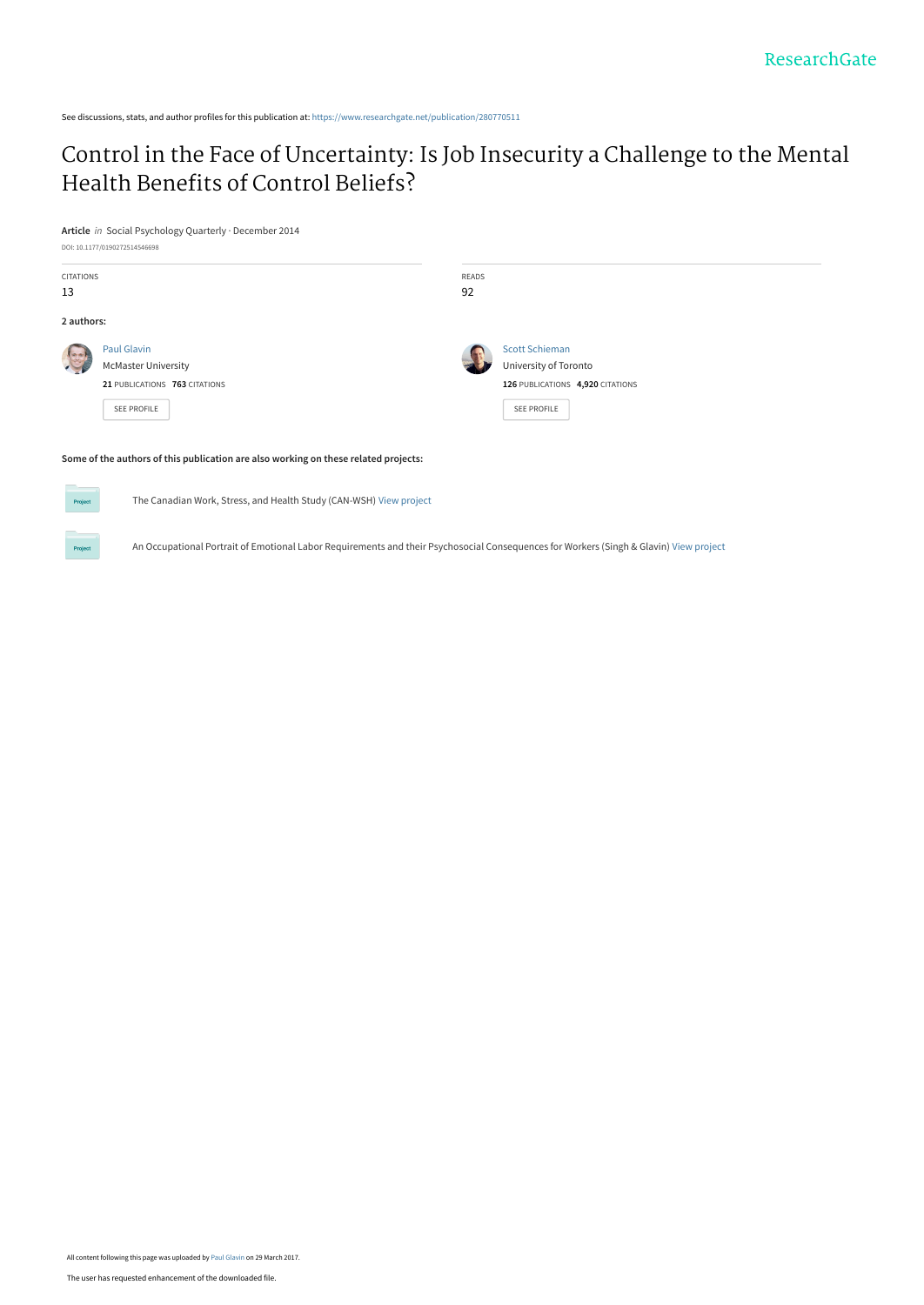

Social Psychology Quarterly 2014, Vol. 77(4) 319–343  $©$  American Sociological Association 2014 DOI: 10.1177/0190272514546698 http://spq.sagepub.com



# Control in the Face of Uncertainty: Is Job Insecurity a Challenge to the Mental Health Benefits of Control Beliefs?

# Paul Glavin<sup>1</sup> and Scott Schieman<sup>2</sup>

# Abstract

The mental health benefits of the sense of personal control are well documented, but do these benefits persist in social contexts of powerlessness and uncertainty? Drawing from two national panel surveys of American and Canadian workers, we examine whether the association between perceived control and reduced distress is undermined by the uncertainty of threatened employment. While we find evidence that higher levels of perceived control are associated with reduced distress, the association is curvilinear among insecure workers, such that subsequent increases in control produce diminishing reductions in distress for workers reporting the threat of job loss. This curvilinear pattern is particularly prominent among American insecure workers, with higher than moderate levels of control associated with more rather than less distress for this group. We draw from Mirowsky and Ross's ''instrumental realism'' model to interpret these patterns and suggest that high control beliefs may be less beneficial for mental health in uncertain role contexts.

# Keywords

perceived control, job insecurity, distress, mental health, stress process

#### INTRODUCTION

Individuals with a high sense of personal control perceive that the events and outcomes in their lives are a result of their own actions rather than the consequence of chance or outside forces (Pearlin and Schooler 1978). An extensive body of research demonstrates that these perceptions are linked with favorable mental health outcomes—especially lower levels of psychological distress (for a review, see Ross and Mirowsky 2013). In addition to exhibiting fewer mental health problems, individuals who report high levels of perceived control fare better when faced with a variety of chronic and acute role stressors (Thoits 1995; Wheaton 1983). As such, perceived control is considered a key personal resource for fostering proactive health behaviors and

<sup>1</sup>McMaster University, Hamilton, ON, Canada <sup>2</sup>University of Toronto, Toronto, ON, Canada

Corresponding Author:

Paul Glavin, Department of Sociology, 635 Kenneth Taylor Hall, McMaster University, 1280 Main Street West, Hamilton, ON, L8S 4M4, Canada. Email: glavinp@mcmaster.ca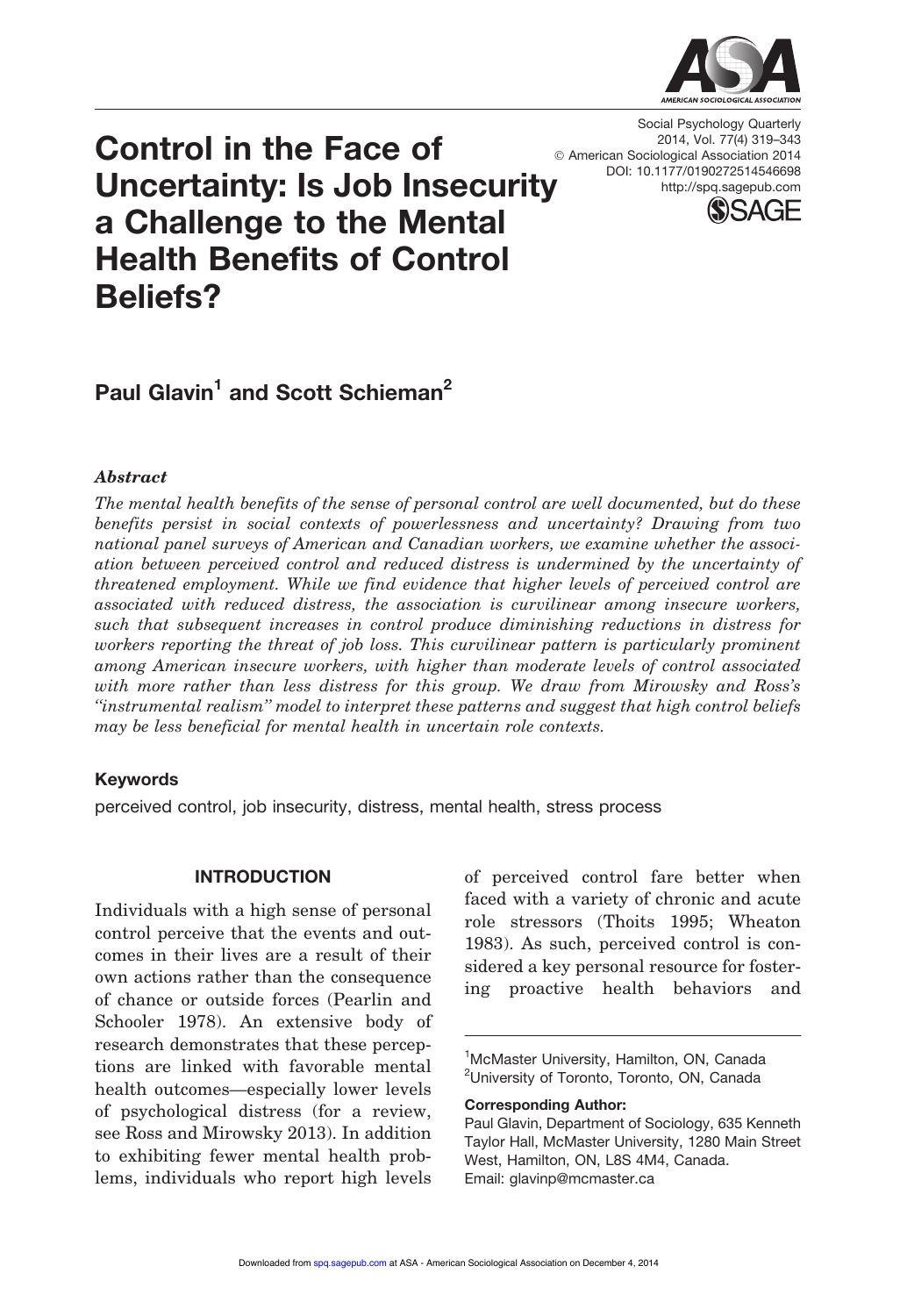a resilience to daily life hassles and other more serious role stressors (Wheaton 1999).

Despite theory and research that squarely locates perceived control as a psychosocial resource within the stress process (Pearlin and Bierman 2013), questions remain regarding the extent and particular nuances of its benefits for mental health. For example, some research suggests that there may be an optimal level of perceived control—or even a potential downside for mental health to having unrealistically high levels of perceived control (Kiecolt, Hughes, and Keith 2009; Mirowsky and Ross 1990, 2003; Wheaton 1985). Research has also considered whether the health returns from perceived control may be dampened or reversed by social and economic circumstances that involve varying degrees of powerlessness (Heidemeier and Göritz 2013; Kiecolt et al. 2009; Mirowsky and Ross 1990, 2003; Whelan 1992). We seek to build upon and expand the scope of these prior studies by investigating the relationship between perceived control and psychological distress among individuals who experience different levels of a common (and consequential) labor market phenomenon: job insecurity (Fullerton and Wallace 2007; Hollister 2011).

To our knowledge, little research has examined whether perceived control continues to operate as a resource—that is, by being associated with less distress in a stressful role context that corresponds with a high degree of uncertainty and instability (for an exception, see Bierman and Kelty 2014). Most research examining perceived control overlooks situations that involve the anticipation of an event—in this case, the specific threat of job loss. According to Pearlin (1983), the loss of a major institutionalized social role—like the work role—is among the most influential sources of chronic role

strain. Indeed, the mere threat of job loss may constitute a stressor in the same way as the event itself (Lazarus and Folkman 1984; Wheaton 1999). Job insecurity and the uncertainty of future employment therefore represent a potentially revealing role context in which to consider if there are limits to perceived control as a resource. Given that perceived control is a belief that is grounded in the sense that one can influence and predict future events with a good degree of certainty, is it possible that when opportunities for exercising control are limited, strong attitudes toward one's personal agency may actually create feelings of frustration and self-blame that undermine the benefits that typically accompany these beliefs?

To investigate this possibility, we draw from Mirowsky and Ross's (1990) ''instrumental realism'' model, which suggests that there is an optimal level of perceived control that balances healthy levels of optimism and realism. Guided by this model, we examine whether there are diminishing benefits to increasing levels of perceived control using two national panel studies of workers: the Work, Stress, and Health Study is a two-wave national study of American workers conducted in 2005 and 2007, while the Canadian Work, Stress, and Health Study is a national panel study of Canadians workers in 2011 and 2013. In the following sections, we review the literature on the mental health benefits of personal control beliefs, along with potential limitations to this personal resource.

# LITERATURE REVIEW

# Perceived Control as a Personal **Resource**

Research and theory suggest that perceived control bestows psychological benefits in part because it serves to create a more positive outlook toward both successes and challenges in life (Pearlin and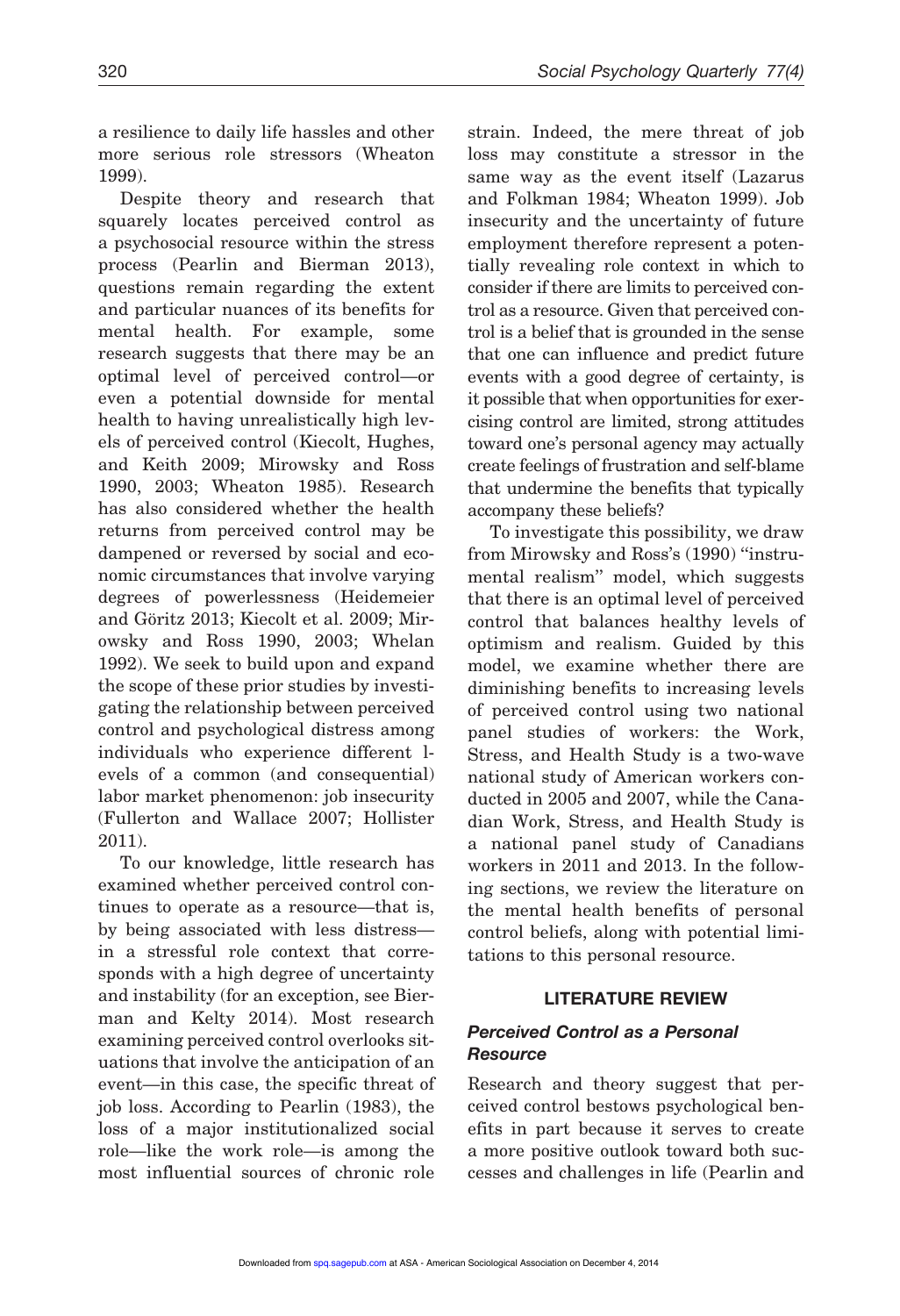Schooler 1978). Individuals who have strong beliefs about personal control tend to view stressful events as exceptional occurrences that can be dealt with and avoided in the future. In contrast, those with low perceived control may consider these events as normative and unavoidable (Mirowsky and Ross 2003). For this reason, individuals with a low sense of control are more likely to dwell on negative experiences, infusing them with greater salience and emotional affect (Pearlin 1999); they may also diminish positive experiences since they are less likely to see a connection between their actions and those events (Ross and Mirowsky 2013).

Beliefs about personal control are advantageous beyond their interpretative influence; they also encourage proactive behaviors and problem-solving strategies that are designed to cope with and resolve undesirable experiences (Menaghan 1983). Individuals who emphasize external forces rather than personal agency, on the other hand, see little reason to act when faced with such events (Wheaton 1985). As a result, perceived control may influence both the duration that stressful events are experienced and the likelihood that they will grow into greater problems with more serious implications for mental health. From the perspective of the stress process model, perceived control is therefore framed as a ''buffering resource'' with ''the capacity to hinder, prevent, or cushion the development of the stress process and its outcomes'' (Pearlin 1999:405). Decades of community studies have consistently supported these arguments, revealing a robust association between perceived control and reduced depressive symptoms and lower levels of psychological distress (Aneshensel 1992; Gecas 1989; Ross and Mirowsky 2013; Schieman and Plickert 2008; Wheaton 1980). Some research also finds that perceived control alleviates the extent that role stressors are distressing, including Wheaton (1983), who finds that it weakens the effect of acute and chronic stressors on depressive and schizophrenic symptoms (see also Avison 2001).

# Potential Limits to the Benefits of Perceived Control

A common assumption is that the mental health benefits of perceived control operate irrespective of social position or personal circumstances (Kiecolt et al. 2009). In other words, this view assumes that it matters not whether one is able to demonstrate agency with successful results; what matters is that one *believes* he or she can act to achieve intended outcomes. Wheaton (1985) addressed this issue by asking: Can one have too much perceived control? Arguing that the mental health benefits of control come from effectively accomplishing one's goals, Wheaton suggests that an extremely high level of perceived control might be problematic because it assumes an almost perfect correspondence between one's actions and intended outcomes—a potentially unrealistic appraisal that may produce dissonance, frustration, and disappointment (Festinger 1957). According to Wheaton (1985:148), ''perceptions of control may become so pervasive that they are universally applied even in situations which obviously do not suggest control is possible.'' A number of studies find evidence that a ''threshold of dysfunction'' exists for perceived control. After a threshold point in the level of perceived control is reached—roughly between the 80th and 95th percentiles—higher levels of perceived control are associated with higher levels of depression, though this increase tends to be rather small in magnitude (Mirowsky and Ross 1990; Wheaton 1985; Whelan 1992).

The parabolic relationship between perceived control and depression is consistent with Mirowsky and Ross's (1990)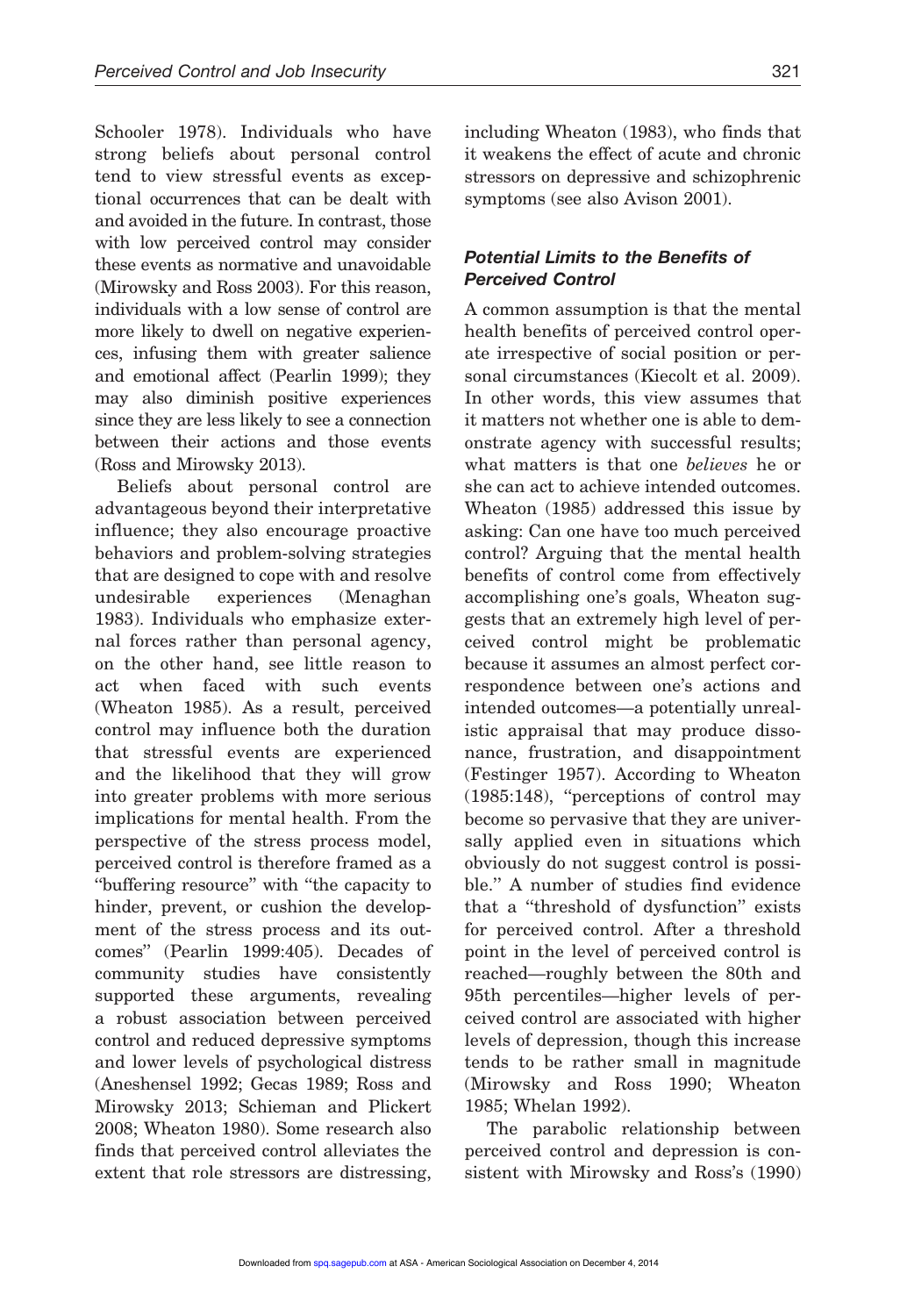instrumental realism model, which predicts that while there is no limit to the benefits of perceived control resulting from status, there is nevertheless an optimal level of control that balances healthy levels of realism and optimism. Mirowsky and Ross (1990:519) suggest that this point should vary according to one's level of power and exists where: ''[t]he incremental gain in effectiveness due to increasing optimism is canceled by the incremental loss due to decreasing realism.'' Mirowsky and Ross (1990) and Kiecolt and colleagues (2009) demonstrate support for this model by examining whether the optimal level of control varies by socioeconomic status, a status that generally confers access to personal and economic resources that are useful to successful action (Wheaton 1999). Collectively, these studies demonstrate that while higher levels of perceived control are associated with lower levels of distress for individuals across the socioeconomic spectrum, there are diminishing returns to the component of a high sense of control that is not predicted by socioeconomic status. Mirowsky and Ross (1990) find evidence of a socioeconomic status (SES)–dependent threshold for unrealistic levels of control, after which distress increases; Kiecolt and colleagues (2009) show only diminishing returns from unrealistic levels of control.

In summary, while some research suggests limits to the mental health benefits of perceived control, the literature generally finds that it is associated negatively with distress for all individuals, except those with the very highest levels of perceived control. When levels of control exceed a certain threshold and perhaps become unrealistic appraisals, the mental health benefits—in terms of lower distress—seem to be diminished, and the point at which this occurs is shaped by status constraints. Notable gaps in the literature remain, however. Specifically, previous research has been limited in its examination of unrealistic control perceptions, insomuch that it focuses on the discrepancy between SES—a relatively stable status—and perceived control. Role contexts that may create problematic discrepancies with control have received less attention. Additionally, research has rarely addressed the association between unrealistic control beliefs and distress using panel data. Most analyze crosssectional datasets that make it difficult to establish causal order. To tackle these issues, we evaluate whether the benefits of perceived control are neutralized or reversed by a chronic strain that can be encountered by individuals across the SES spectrum. Specifically, we argue that the focus on job insecurity is ideal for these purposes because it (a) is an increasingly common labor market experience across all levels of SES (Kalleberg 2011), (b) represents a role stressor that individuals may transition in and out of (in contrast to the more stable opportunities or constraints associated with SES), and (c) taps into uncertainty, instability, and powerlessness in a major institutionalized social role—and the qualities of this chronic strain would appear to be distinctly at odds with perceived control.

# Control in the Face of Uncertainty: Job Insecurity as a Challenge to Control Beliefs

Organizational downsizing and the growth of nonstandard work arrangements have led to a decline in job security and the erosion of the guarantee of longterm, stable employment in North America (Kalleberg 2011; Vosko 2006). While job insecurity has long been an experience of those with low levels of human capital (Farber 2010), firms' widespread pursuit of ''lean'' and ''mean'' organizational strategies in recent decades has exposed workers from a wide variety of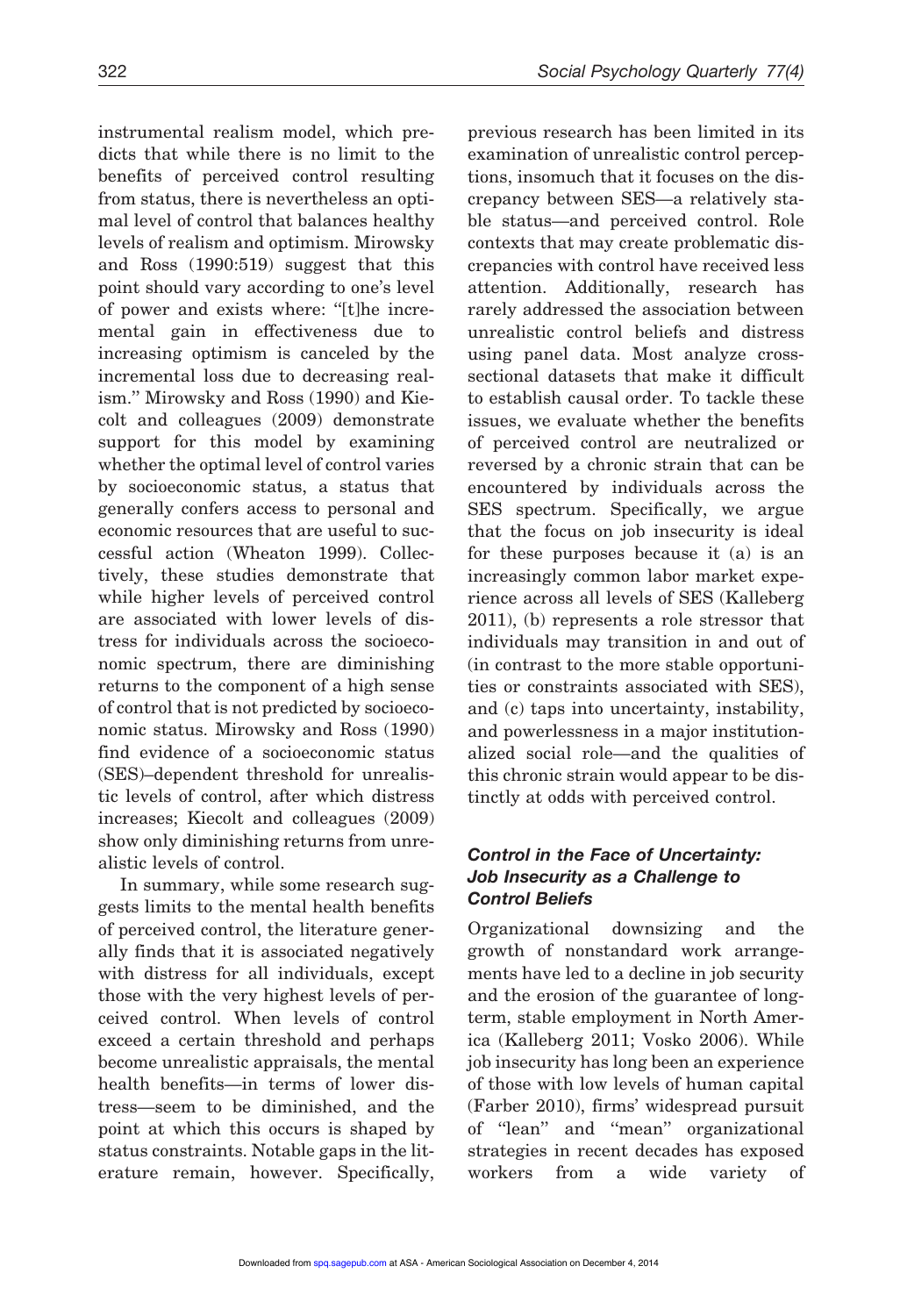backgrounds to insecurity—including professionals and other traditionally protected workers (Hollister 2011; Kalleberg 2011). The growth of these organizational strategies means that job insecurity is therefore no longer an experience of a minority of workers or one that is limited to recessionary periods (Fullerton and Wallace 2007; Kalleberg 2011).

Given its proliferation in the labor force, not to mention the 2008 Great Recession that resulted in historic levels of unemployment and labor market instability (Goodman and Mance 2011), the issue of job insecurity is now attracting widespread interest—not just in terms of its economic and political implications but also its social psychological consequences. Research on the personal consequences of job insecurity tends to focus on the extent that workers consider their job as insecure, often referred to as ''perceived job insecurity'' and defined as ''one's powerlessness to maintain desired continuity in a threatened job'' (Greenhalgh and Rosenblatt 1984:438). While perceptions of job insecurity represent an individual's subjective appraisal of the security of their current employment, research has demonstrated that these perceptions are correlated with more objective indicators of insecurity, including future job loss and wage growth (Campbell et al. 2007; Elman and O'Rand 2002; Klandermans, Hesselink, and van Vuuren 2010). Additionally, workers who report job insecurity tend to experience other forms of powerlessness related to their job, including increased job pressures and reduced decision-making latitude (Glavin 2013; Russell and McGinnity 2013). As such, job insecurity is considered one dimension of a broader experience of job degradation or ''precariousness'' (Kalleberg 2011) that threatens worker agency and control (Greenhalgh and Rosenblatt 1984; Sverke and Hellgren 2002).

The recent growth of research on job insecurity has clarified its links to wellbeing (Burgard, Brand, and House 2009; Burgard, Kalousova, and Seefeldt 2012; Ferrie et al. 2002). Theoretical explanations for these links characterize job insecurity as a chronic role stressor due to its tendency to create anticipatory anxiety over the potential loss of valued economic and social resources that typically come with employment (Jahoda 1982; Sverke and Hellgren 2002; Wheaton 1999). In addition to the anticipatory nature of the experience, the uncertainty over the timing and manner of a future job loss may make job insecurity particularly stressful, because these characteristics often undermine coping strategies (Burgard et al. 2009; Lazarus and Folkman 1984). Qualitative studies of workers surviving job loss in firms that have downsized validate these theoretical accounts (Greenhalgh and Rosenblatt 1984; Jick and Greenhalgh 1989). Recurring themes underscore workers' stress about the uncertainty over their employment and the associated feelings of helplessness. Likewise, a growing body of quantitative evidence demonstrates that job insecurity harms the mental and physical health of workers from diverse occupational backgrounds and job sectors (Burgard et al. 2009; Ferrie et al. 1995; Fullerton and Anderson 2013).

Beyond the direct negative mental health consequences of job insecurity, we contend that its special connection to uncertainty and threat makes the perceived risk of job loss a revealing context in which to investigate the potential limitations associated with personal control beliefs. Guided by the instrumental realism model, we suggest that the uncertainty created by the threat to one's economic well-being and social status may undermine the benefits of perceived control since these experiences should be dissonant (and therefore distressing) for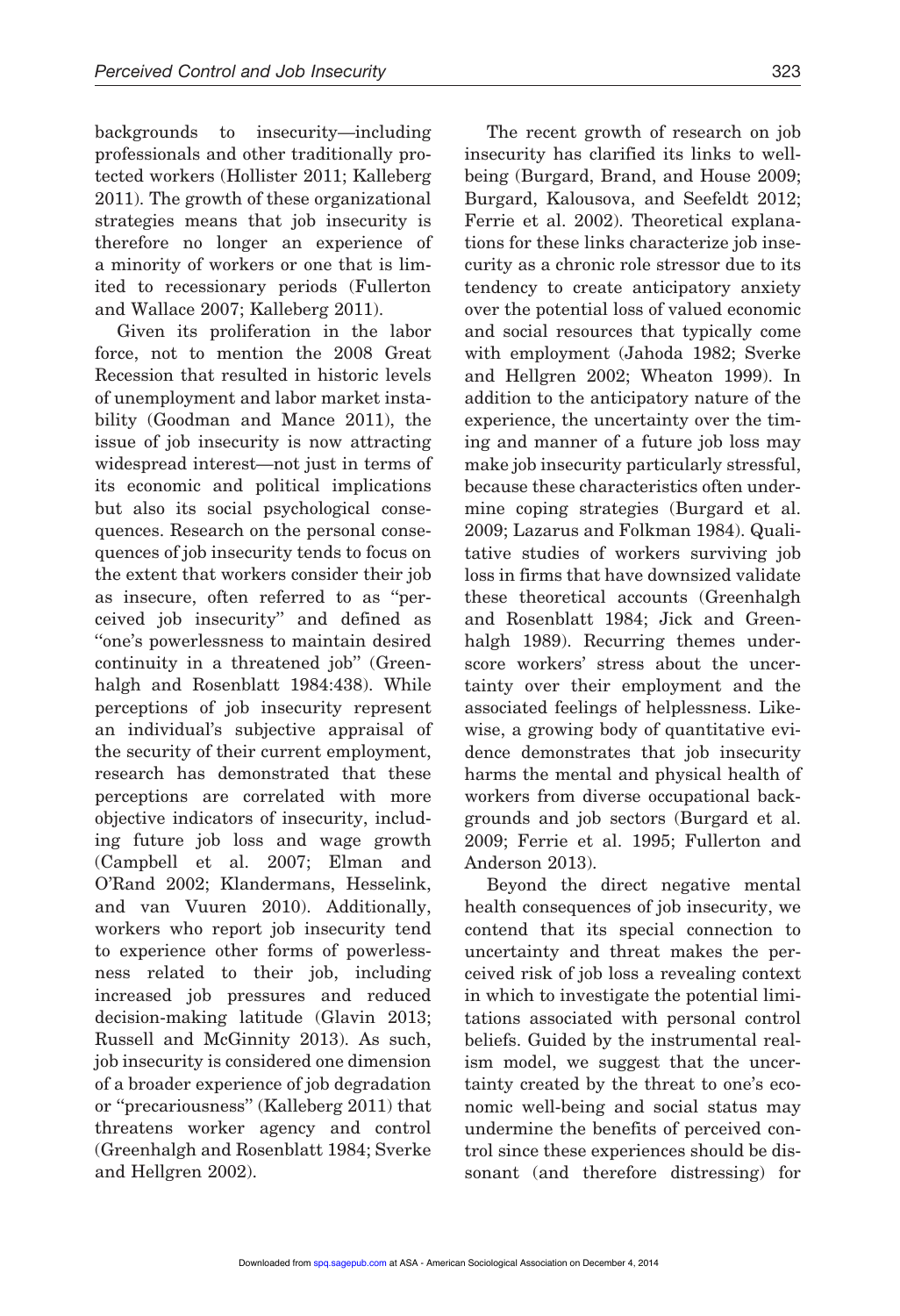



those who strongly believe that the events and outcomes in their lives are a result of their own actions (Mirowsky and Ross 2003; Wheaton  $1985$ .<sup>1</sup> Indeed, some unemployment research is suggestive of this possibility, including a study by Heidemeier and Göritz (2013), who found that laid-off German workers reported a greater decline in life satisfaction if they had higher control beliefs prior to the job loss. We know of no study, however, that has examined whether the threat of job loss may alter the mental health benefits associated with perceived control.

We use Mirowsky and Ross's (1990) instrumental realism model to make several predictions about the relationship between perceived control and psychological distress across varying levels of perceived job insecurity (illustrated in

Figure 1). First, the model suggests that among all workers there should be diminishing mental health returns associated with increasing levels of perceived control; that is, the potency of perceived control for reducing levels of distress should become weaker at higher levels of control. As beliefs about control become progressively optimistic, the associated mental health benefits may eventually be outweighed as they become unrealistic and discordant with reality (Mirowsky and Ross 1990; Wheaton 1985). Second, since the benefits of control are a result of effective action and a balance between optimism and realism, for secure and insecure workers there should be a different optimal level of control that, if exceeded, no longer reduces distress. The uncertainty and powerlessness associated with insecure work should therefore lower the optimal level of control among those reporting job insecurity (point A in Figure 1), in contrast to those with secure work (point B in Figure 1). Stated differently, the point at which beliefs about perceived control become unrealistic, and therefore no longer beneficial, should come earlier on the control continuum for insecure workers. After this optimal point is

<sup>&</sup>lt;sup>1</sup>While we cannot disregard the "perceived" nature of the job insecurity construct, we argue that it taps into the psychosocial experiences of uncertainty and powerlessness in a similar manner as perceived discrimination (Kessler, Mickelson, and Williams 1999) and relative versus absolute deprivation (Walker and Smith 2001) tap into experiences of discrimination and inequality, respectively—experiences that are, at some level, necessarily subjective.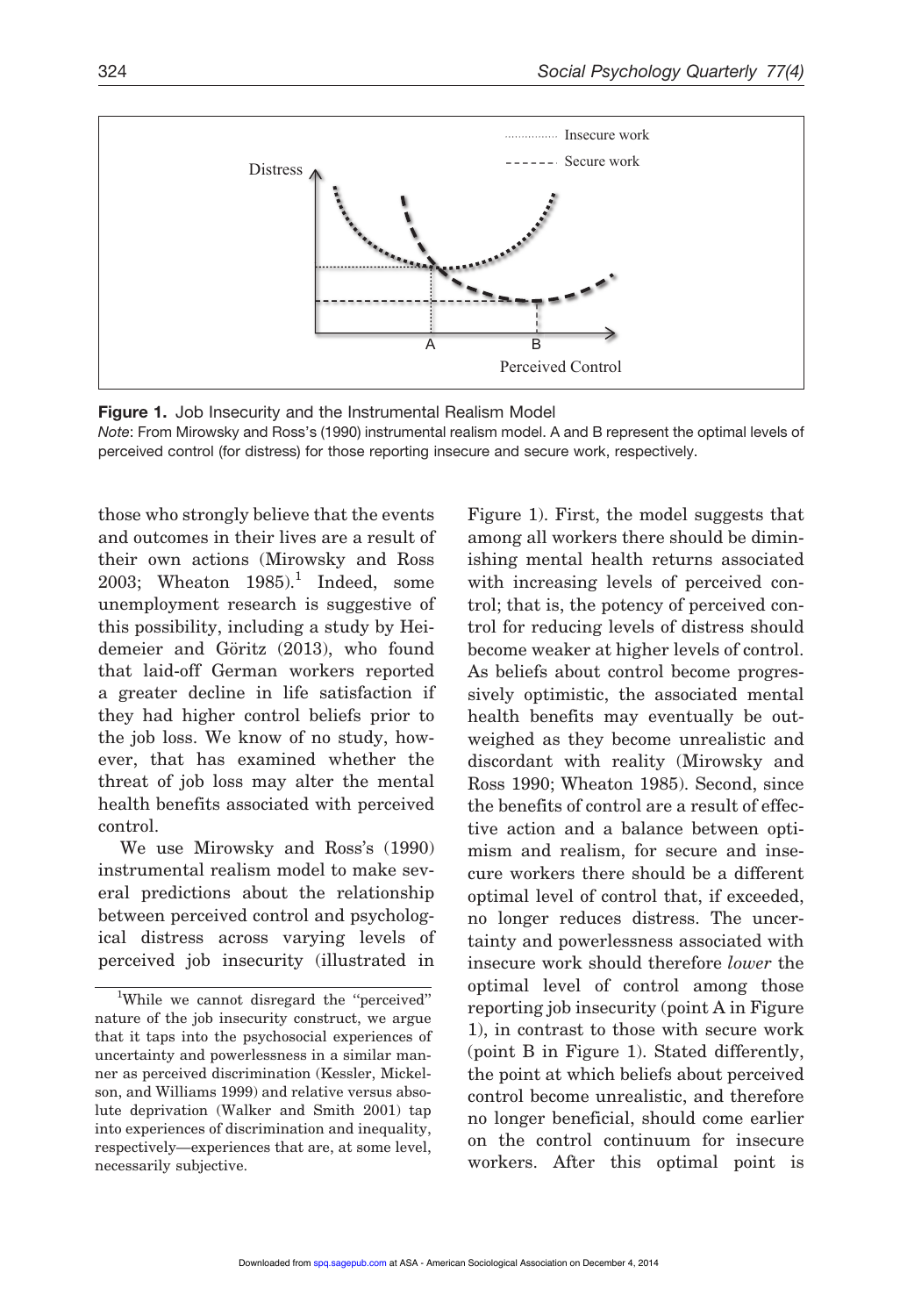reached, subsequent increases in levels of perceived control should be associated with increased distress.

To reiterate, we expect that (1) for all workers there should be a negative effect of perceived control on distress that diminishes with increasing levels of control and an optimal level that if exceeded increases distress and (2) the point at which the benefits of increasing control diminish to zero, and subsequently create more rather than less distress, should be lower for workers reporting job insecurity and the threat of job loss.

#### **METHODS**

To test the predictions summarized previously, we use two complementary panel studies of workers in the United States and Canada. The Work, Stress, and Health study (WSH) is a national telephone survey of adults in the 50 United States conducted in 2005 (Wave 1) and 2007 (Wave 2). To obtain the original sample, a list-assisted random-digitdialing (RDD) selection was used and drawn proportionally from all 50 states from GENESYS Sampling Systems. Eligible respondents are 18 years of age or older and participating in the paid labor force. At Wave 1, 71 percent of eligible individuals were successfully interviewed, yielding a sample of 1,800 adults. Follow-up interviews with those respondents who were in the labor force approximately 18 to 20 months after the initial interview were conducted as part of Wave 2 of the study, yielding a sample of 1,286 adults (71 percent follow-up response rate). Sample characteristics for the WSH study are similar to the population estimates of the U.S. Census Bureau's 2005 American Community Survey (ACS). The second dataset that we analyze is the Canadian Work, Stress, and Health study (CANWSH), which involved telephone interviews with a national sample of working Canadians in 2011 (Wave 1) and 2013 (Wave 2). Calls were made to a regionally stratified unclustered random probability sample generated by RDD methods, and interviews were conducted in English or French. The final sample was 6,004, with a response rate of approximately 40 percent. Follow-up interviews with respondents were conducted 24 months after the initial interview, yielding a sample of 4,423 adults (74 percent follow-up response rate). The analytical sample includes non–self-employed workers between the ages of 18 and 60 who participated in both interviews, yielding 860 participants in the WSH study and 2,361 participants in the CANWSH study.<sup>2</sup>

#### **Measures**

*Psychological distress.* We measure distress in the WSH study using a modified version of the Center for Epidemiological Studies Depression Scale (CES-D; see Radloff 1977; Ross and Mirowsky 1984). Respondents were asked the following eight items: ''In the last seven days, on how many days have you . . . felt sad; felt like you just couldn't get going; felt unable to shake the blues; felt like everything was an effort; had trouble keeping your mind on what you were doing; worried a lot about little things; felt anxious or tense; had trouble getting to sleep or staying asleep.'' Responses are coded in days per week from 0 to 7. The distress scale is the mean response to the eight items and has an alpha reliability of .84. In the CANWSH study, distress is measured using seven items of generalized psychological distress from the K10 index developed by Kessler and colleagues

<sup>&</sup>lt;sup>2</sup>We limit the analytical sample to those under the age of 60 given that the meaning of job insecurity in later work life likely changes as individuals approach retirement.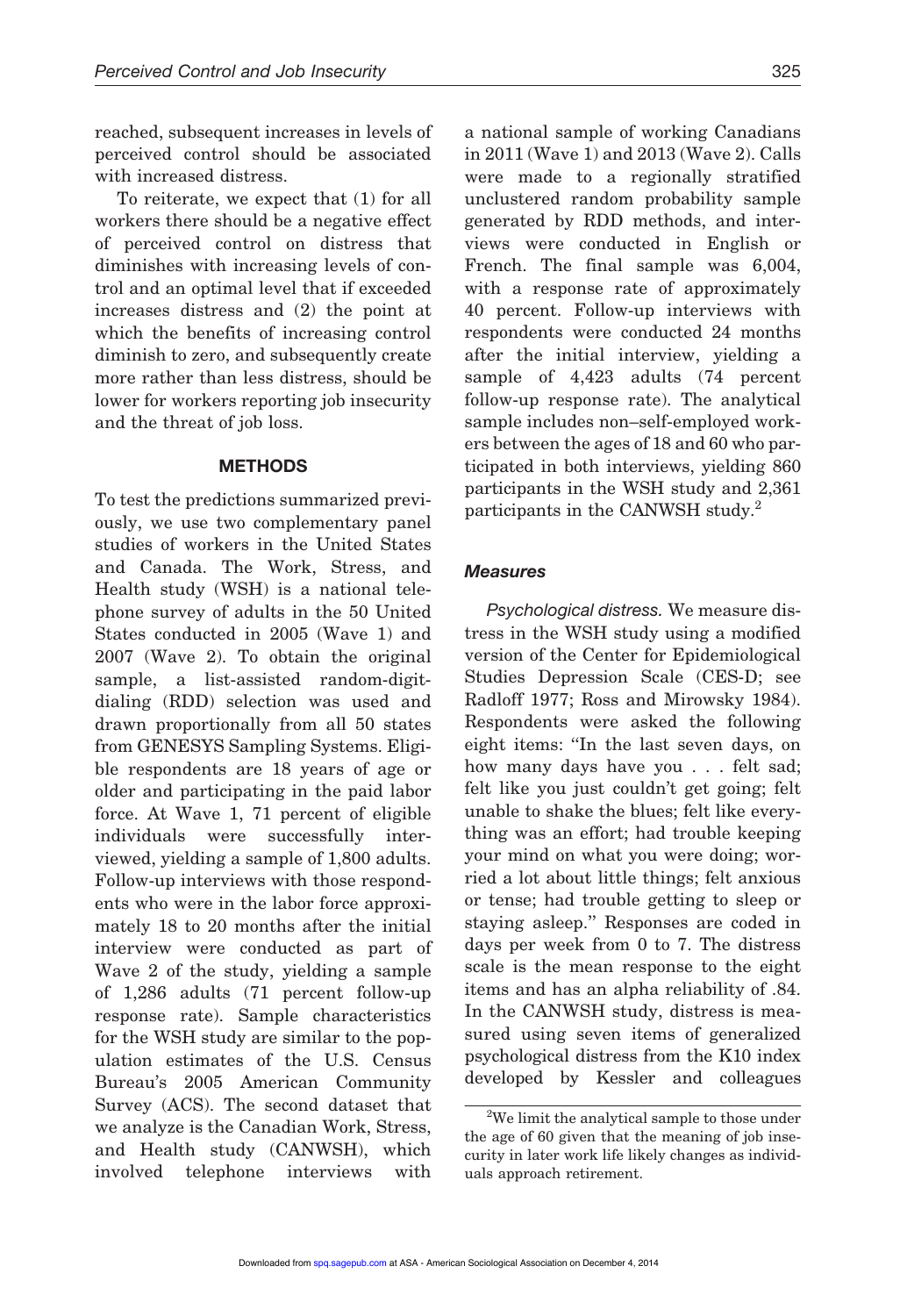(2002). These items ask about the frequency of the following symptoms in the past month: "anxious or tense," "nervous," ''worry a lot about little things,'' ''had trouble keeping your mind on what you were doing," "restless or fidgety," "sad or depressed,'' and ''hopeless.'' Response choices are all of the time (1), most of the time (2), some of the time (3), a little of the time (4), and none of the time (5). We reverse-coded these responses and averaged the items to create the index; higher scores indicate greater levels of psychological distress ( $\alpha = .83$ )

*Perceived control.* In the WSH study we use Mirowsky and Ross's (2003) 2  $\times$ 2 index of perceived control. It asks respondents to report their level of agreement or disagreement with eight statements; there are two statements in each of the four categories. Statements that measure the level that individuals claim control over good outcomes include: (1) ''I am responsible for my own successes,'' and (2) ''I can do just about anything I really set my mind to.'' Items that measure claims of control over bad outcomes include: (3) ''My misfortunes are the result of mistakes I have made," and  $(4)$ ''I am responsible for my failures.'' Items that assess the extent that individuals deny control over good outcomes are: (5) ''The really good things that happen to me are mostly luck'' and (6) ''There's no sense planning a lot—if something good is going to happen it will.'' The last two statements measure the denial of control over bad outcomes: (7) ''Most of my problems are due to bad breaks'' and (8) ''I have little control over the bad things that happen to me.'' Responses to statements 1 through 4 are coded strongly dis $agree = -2$ , disagree = -1, neutral = 0,  $agree = 1$ , and strongly agree = 2. Responses to statements 5 through 8 are coded strongly disagree  $= 2$ , disagree  $=$ 1, neutral = 0, agree =  $-1$ , and strongly agree  $= -2$ . We averaged responses; higher scores indicate a greater perceived control ( $\alpha = .57$ ).<sup>3</sup> Several other studies have demonstrated the psychometric properties of this scale, and it has been used in a variety of analyses (Mirowsky 1995; Mirowsky and Ross 2003; Ross and Mirowsky 2013; Schieman and Plickert 2008). To measure perceived control in the CANWSH study, we use Pearlin and Schooler's (1978) mastery scale. Participants are asked the extent they agree with the following five statements: ''You have little control over the things that happen to you," "There is really no way you can solve some of the problems you have," "You often feel helpless in dealing with problems of life," "Sometimes you feel that you are being pushed around in life,'' and ''You can do just about anything you really set your mind to.'' Response choices included: strongly agree = 1,  $agree = 2$ , disagree  $= 3$ , and strongly disagree = 4. Responses for the fifth statement were reverse-coded then summed and averaged with the remaining four statements; higher scores indicate a higher sense of mastery ( $\alpha$  = .67).

*Perceived job insecurity.* To measure perceived job insecurity in the WSH study, we asked respondents: ''In the next two years, how likely is it that you will lose your job or be laid off?'' Response choices were coded as follows: not at all likely = 1, somewhat likely = 2, and very likely = 3. In the CANWSH study we

<sup>&</sup>lt;sup>3</sup>The sense of personal control scale balances statements about control against those denying control and statements about good outcomes against those about bad outcomes. This balanced  $2 \times 2$  structure is designed to eliminate defense and agreement bias from the measure (for a detailed description of the scale, see Mirowsky and Ross 2003). A variety of studies have shown that the scale has acceptable stability for use in cross-sectional and longitudinal studies of personal control. Wolinksy et al. (2004), for example, demonstrate this with test-retest interviews.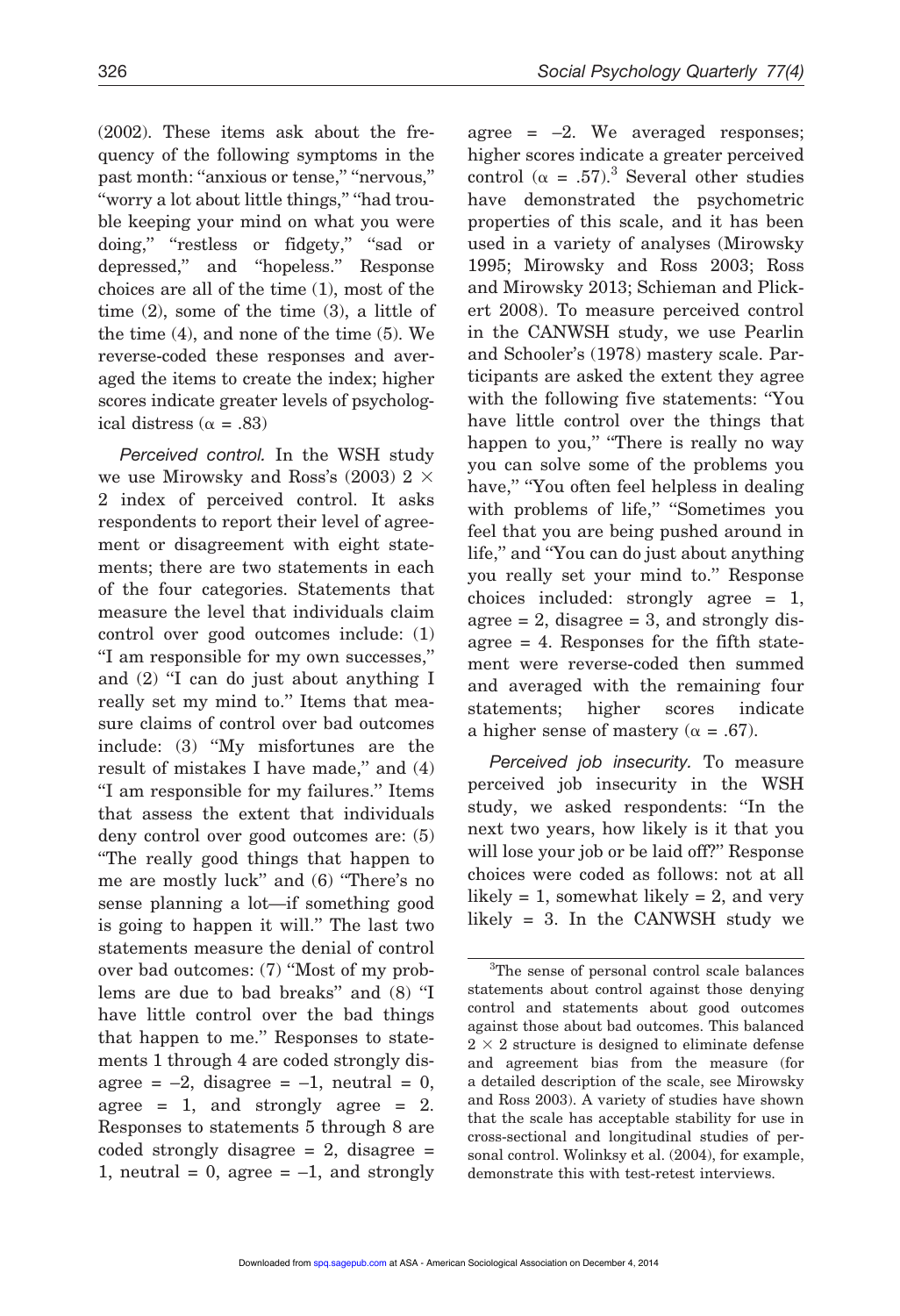use a similar question: ''How likely is it that during the next couple of years you will lose your present job and have to look for a job with another employer (or find a different line of work)?'' Response choices were coded as follows: not at all likely = 1, not too likely = 2, somewhat likely  $= 3$ , and very likely  $= 4$ . This question has been used in the General Social Survey and the National Study of the Changing Workforce and in recently published research (Burgard et al. 2009). To ensure the job insecurity measure is comparable across the two studies, we collapsed the not at all likely and not too likely categories in the CANWSH sample. We then created three dummy variables to indicate a low (not at all/not too likely), moderate (somewhat likely), and high (very likely) chance of job loss. We include the moderate and high dummy variables in all analyses and contrast with low the reference group.<sup>4</sup>

#### Control Variables

*Job pressures.* In the WSH study, job pressures are assessed with responses to the following item: ''How often do the demands of your job exceed those doable in an 8-hour workday?'' Response categories are never  $= 1$ , rarely  $= 2$ , sometimes  $=$ 3, and frequently = 4. In the CANWSH study, three items ask about the frequency that participants experienced the following in the past 3 months: ''How often did you feel overwhelmed by how much you had to do at work?'' ''How often did you have to work on too many tasks at the same time?'' and ''How often did the demands of your job exceed the time you have to do the work?'' Response choices are coded: never  $= 1$ , rarely  $= 2$ , some $times = 3$ , often = 4, and very often = 5. These items are averaged so that higher scores indicate more job pressure  $(\alpha = .85)$ .

*Job autonomy.* WSH participants were asked: ''In your current job, how often does someone else decide how you do your work?'' Response categories are never = 1, rarely = 2, sometimes = 3, and frequently = 4. We reverse-coded the responses, such that higher responses indicate more autonomy. CANWSH participants were asked the extent that they agree or disagree with the following statements: ''I have the freedom to decide what I do on my job," "It is basically my own responsibility to decide how my job gets done,'' and ''I have a lot of say about what happens on my job.'' Response choices are coded strongly disagree = 1, somewhat disagree  $= 2$ , somewhat agree  $= 3$ , and strongly agree = 4. We averaged responses; higher scores reflect more job autonomy  $(\alpha = .78)$ .

*Work hours.* We use a continuous measure of work hours. WSH and CANWSH participants were asked: ''How many hours do you work in a typical week at your main job?''

*Personal income.* Personal income is assessed with the question: ''For the complete year of 2004 (2011), what was your personal income, including income from all of your paid jobs, before taxes?''

*Job sector.* We create dummy variables to indicate whether respondents are employed in either the public sector = 1 or the private sector  $= 0$ .

*Occupation.* To assess occupation for WSH participants, we asked about the

<sup>&</sup>lt;sup>4</sup>In additional analyses, we tested a binary indicator for perceived job insecurity with ''somewhat likely'' and ''very likely'' responses indicating the presence of job insecurity (1). This modeling strategy produced similar results as those presented here. However, we opted for the current coding strategy given the improved model fit that we achieved with this approach and our ability to examine the perceived control-distress association at different levels of insecurity.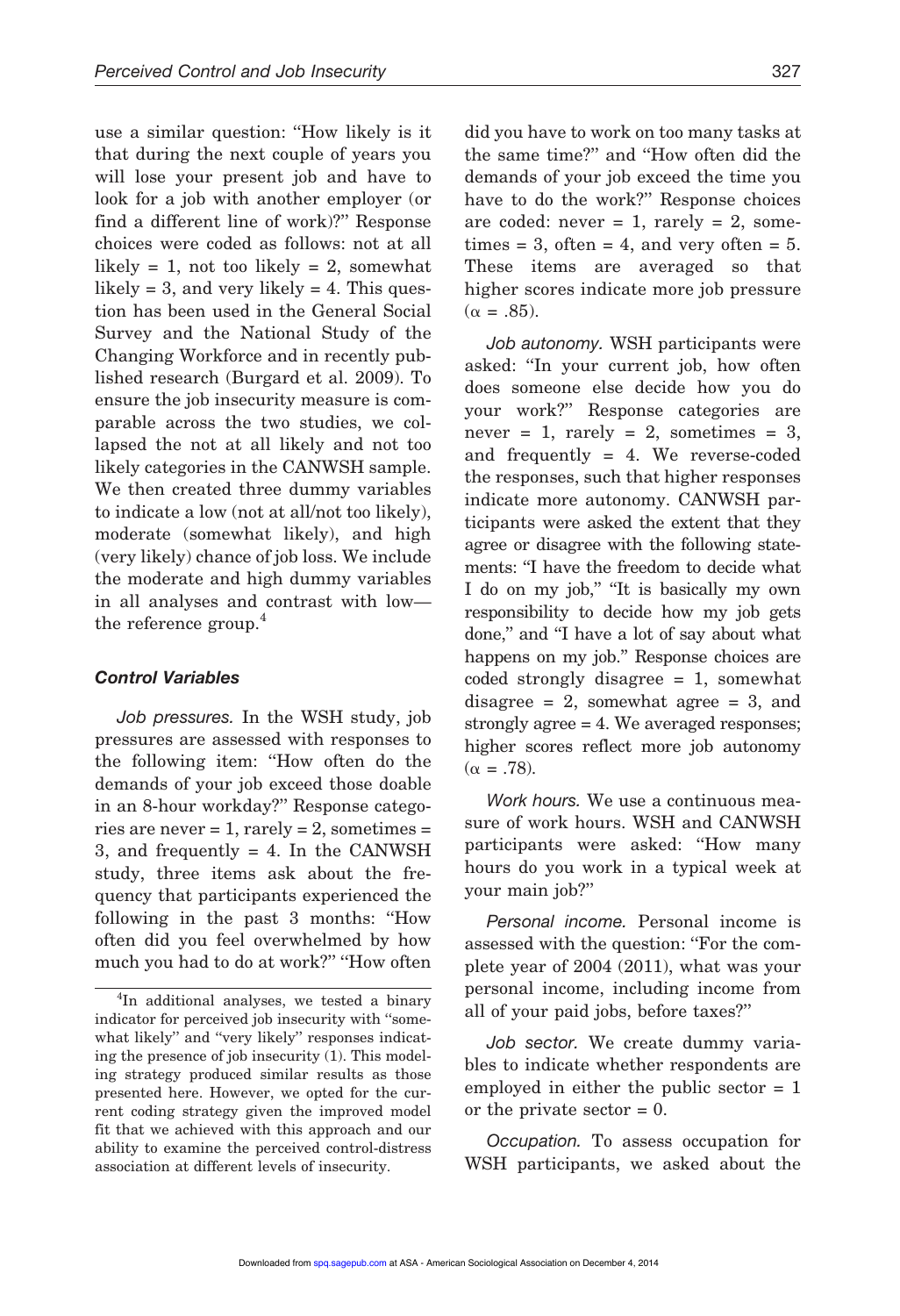job title of the ''main job at which you worked last week'' and some of their main duties in order to more accurately code responses into five main categories in accordance with the Bureau of Labor Statistics codes. These include: professional (managerial and professional specialty occupations), administrative (technical, sales, and administrative support occupations), service (service occupations), craft (precision production, craft, and repair occupations), and labor (operators or laborers). In regression analyses, we use professional as the omitted reference category. For CANWSH participants we asked: ''What kind of work do you do? That is, what is your occupation?'' This question refers to their main place of employment—that is, the one at which participants spend most of their time. Additional questions were asked about their main duties in order to more accurately code responses. Using the openended information provided, occupations were coded into 33 categories using the 2006 Canadian National Occupation Classification. Codes were collapsed into seven groups in accordance with the U.S. Bureau of the Census three-digit occupation (SOC) and industry (SIC) classifications. These groups are as follows: executives, professionals, technical, service, sales, administrative, and production. Professional serves as the reference group in all analyses.

*Changed jobs.* We include a dichotomous measure indicating whether participants changed jobs between waves = 1 versus no change in their employment  $= 0$ .

*Control variables.* We use dummy codes for men  $= 0$  and women  $= 1$ . Marital status is coded as married = 1 versus all other categories = 0. Age is modeled as a continuous variable. We use dummy codes for respondents' race/ethnicity, with the categories of white and other race/ethnicity contrasted with the

reference category black. Education is coded as an ordinal variable with the following categories: less than high school, high school or GED, some college or associate degree, four-year college degree, and graduate or professional degree. Children in the household is coded 1 as the presence of children under 18 living in the household and 0 for no children in the household. We adjust for these control variables because they may influence our focal associations. Age, gender, marital status, and children at home are basic control measures found in most work and health research. In addition, education, occupation, and job conditions may influence the measures involved in our hypothesized focal associations. For example, the well educated and professionals tend to report lower levels of job insecurity and distress (Burgard et al. 2009; Mirowsky and Ross 2003). We also control for job pressures and job autonomy to rule out a spurious association between insecurity and mental health; that is, workers in insecure jobs tend to experience higher levels of pressures and less autonomy at work (Glavin 2013)—conditions that are associated with reduced mental health (Tausig 2013). Tables 1 and 2 report descriptive statistics for all variables examined in the multivariate analyses.

# Plan of Analyses

Our analytical strategy is designed to assess the ways that perceived job insecurity influences the association between perceived control and distress. Given that our data contain repeated observations across participants, we use a fixedeffects regression specification to examine within-person change in our focal variables. A problem of panel data is that repeat measures on the same individual tend to produce estimated standard errors that are too low, thereby increasing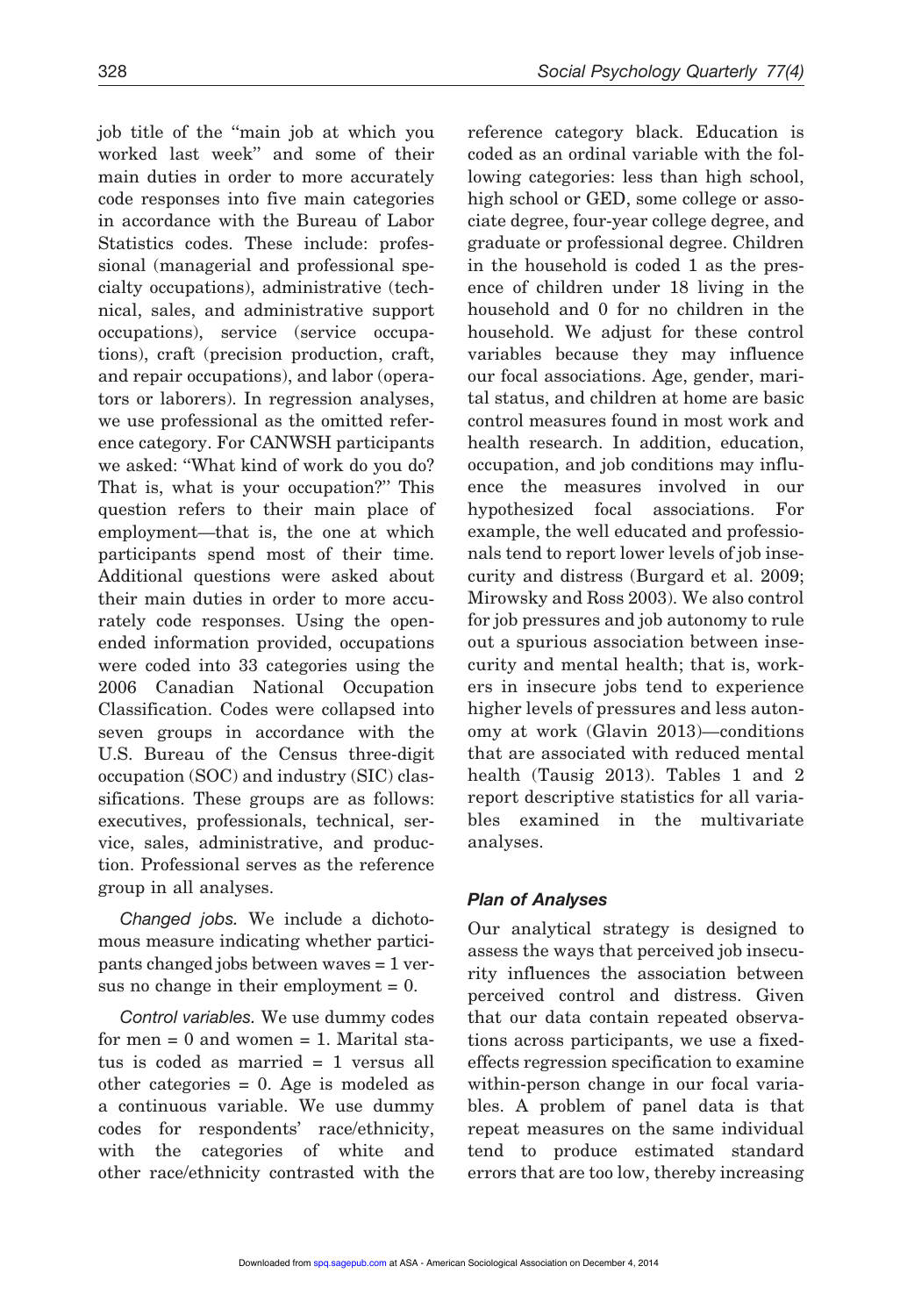| <b>IdDional International Science</b>                  | - אפאר האפאר און איינער איז א איינער איינער איינער איינער איינער איינער איינער איינער איינער איינער איינער אי |                   |                  |                  |
|--------------------------------------------------------|---------------------------------------------------------------------------------------------------------------|-------------------|------------------|------------------|
|                                                        |                                                                                                               | WSH study         | CANWSH study     |                  |
|                                                        | Total sample                                                                                                  | Panel sample      | Total sample     | Panel sample     |
| Psychological distress                                 | 1.979(1.611)                                                                                                  | 1.816 (1.538)     | 2.185 (.706)     | 2.143 (.668)     |
|                                                        | 832 (.451)                                                                                                    | 856 (.446)        | 2.958(.533)      | 2.983(.518)      |
| Perceived control<br><i>Perceived job insecurity</i>   |                                                                                                               |                   |                  |                  |
| Low chance of job loss                                 | 798                                                                                                           | .820              |                  |                  |
| Moderate chance of job loss<br>High chance of job loss | .156                                                                                                          | 145               | .766<br>148      | $.796$<br>$.133$ |
|                                                        | .046                                                                                                          | 035               | .086             | 071              |
|                                                        | 2.979 (.977)                                                                                                  | 2.976 (.959)      | 3.127 (1.104)    | 3.144 (1.087)    |
|                                                        | 2.495 (.982)                                                                                                  | 2.492 (.962)      | 2.804 (.782)     | 2.826 (.769)     |
| Job pressures<br>Job autonomy<br>Work hours (weekly)   | 43.036 (12.975)                                                                                               | 43.349 (13.086)   | 39.175 (11.122)  | 39.398 (10.526)  |
|                                                        | .243                                                                                                          | .264              | 365              | 392              |
| Public sector<br>Personal income                       | 40,630 (33,063)                                                                                               | 44,292 (33,748)   | 57,325 (35,374)  | 60,043 (37,172)  |
|                                                        |                                                                                                               |                   |                  |                  |
| WSH occupations<br>Administrative                      | 367                                                                                                           | 395               |                  |                  |
| Service                                                | 147<br>105<br>1064                                                                                            |                   |                  |                  |
| ${\rm Labor}\atop {\rm Craff}$                         |                                                                                                               | 141<br>082<br>062 |                  |                  |
|                                                        |                                                                                                               |                   |                  |                  |
|                                                        | 317                                                                                                           | 320               |                  |                  |
| Professional<br>CANWSH occupations                     |                                                                                                               |                   |                  |                  |
| Administrative                                         |                                                                                                               |                   | 100              | 096              |
|                                                        |                                                                                                               |                   |                  |                  |
| Sales<br>Technical                                     |                                                                                                               |                   | .155             | .157             |
| Production                                             |                                                                                                               |                   | $.131$<br>$.095$ | .119             |
| Executives                                             |                                                                                                               |                   |                  | .099             |
| Professional                                           |                                                                                                               |                   | 318              | .352             |
| Occupation unknown                                     |                                                                                                               |                   | 134              | 119              |
|                                                        |                                                                                                               |                   |                  | (continued)      |

**Table 1.** Means/Proportions of Study Variables for Baseline Sample and Panel Sample (at Wave 1) Table 1. Means/Proportions of Study Variables for Baseline Sample and Panel Sample (at Wave 1)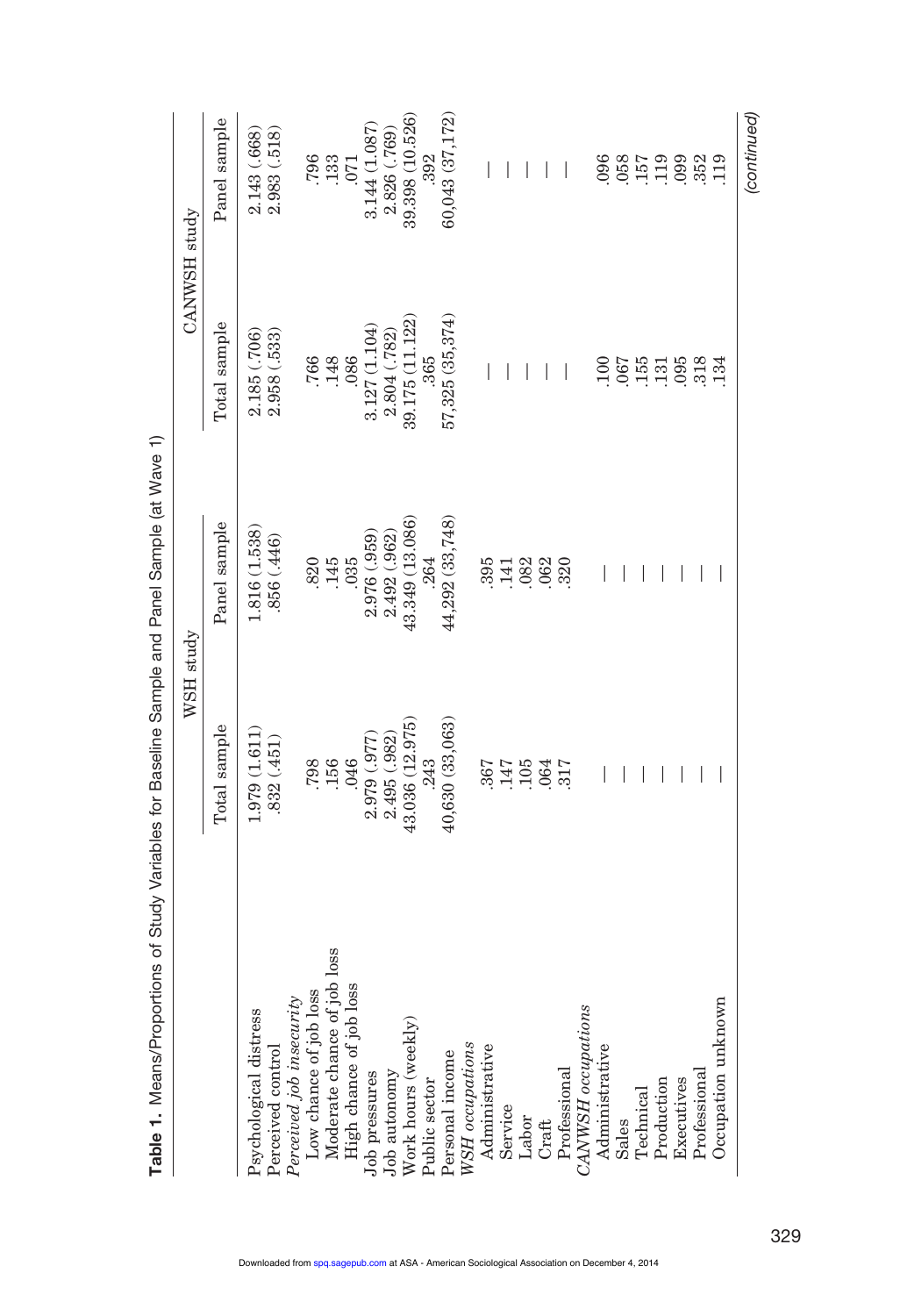|                                                                                                                                  |                                      | WSH study       | CANWSH study       |                |
|----------------------------------------------------------------------------------------------------------------------------------|--------------------------------------|-----------------|--------------------|----------------|
|                                                                                                                                  | Total sample                         | Panel sample    | Total sample       | Panel sample   |
| Changed jobs between interviews                                                                                                  |                                      | 193             |                    | 161            |
| Female                                                                                                                           |                                      | .604            |                    |                |
| Married                                                                                                                          | 0.545                                | 591             | $\frac{611}{501}$  | .539           |
| Children in the household                                                                                                        | .482                                 | .484            | 471                | 501            |
| Age                                                                                                                              | 40.777 (11.445)                      | 42.488 (10.692) | 42.112 (10.432)    | 43.021 (9.734) |
| White                                                                                                                            |                                      | .762            | 882                | 881            |
|                                                                                                                                  |                                      | 130             | 023                |                |
| Black<br>Other race/ethnicity                                                                                                    | n u u u u u u u<br>N u u u u u u u u | 110             |                    |                |
|                                                                                                                                  |                                      | 030             |                    |                |
| Less than high school<br>High school                                                                                             |                                      |                 | 092<br>072<br>1728 |                |
| Associate's degree/some college                                                                                                  |                                      | 2527            |                    |                |
| College                                                                                                                          | 213                                  | 240             | .380               |                |
| Graduate degree                                                                                                                  | <b>126</b>                           | .151            | .158               |                |
|                                                                                                                                  | 1,479                                | 860             | 3,950              | 2,361          |
| Note: Standard deviations in parentheses. WSH = Work, Stress, and Health study. CANWSH = Canadian Work, Stress, and Health study |                                      |                 |                    |                |

Table 1. (continued) Table 1. (continued)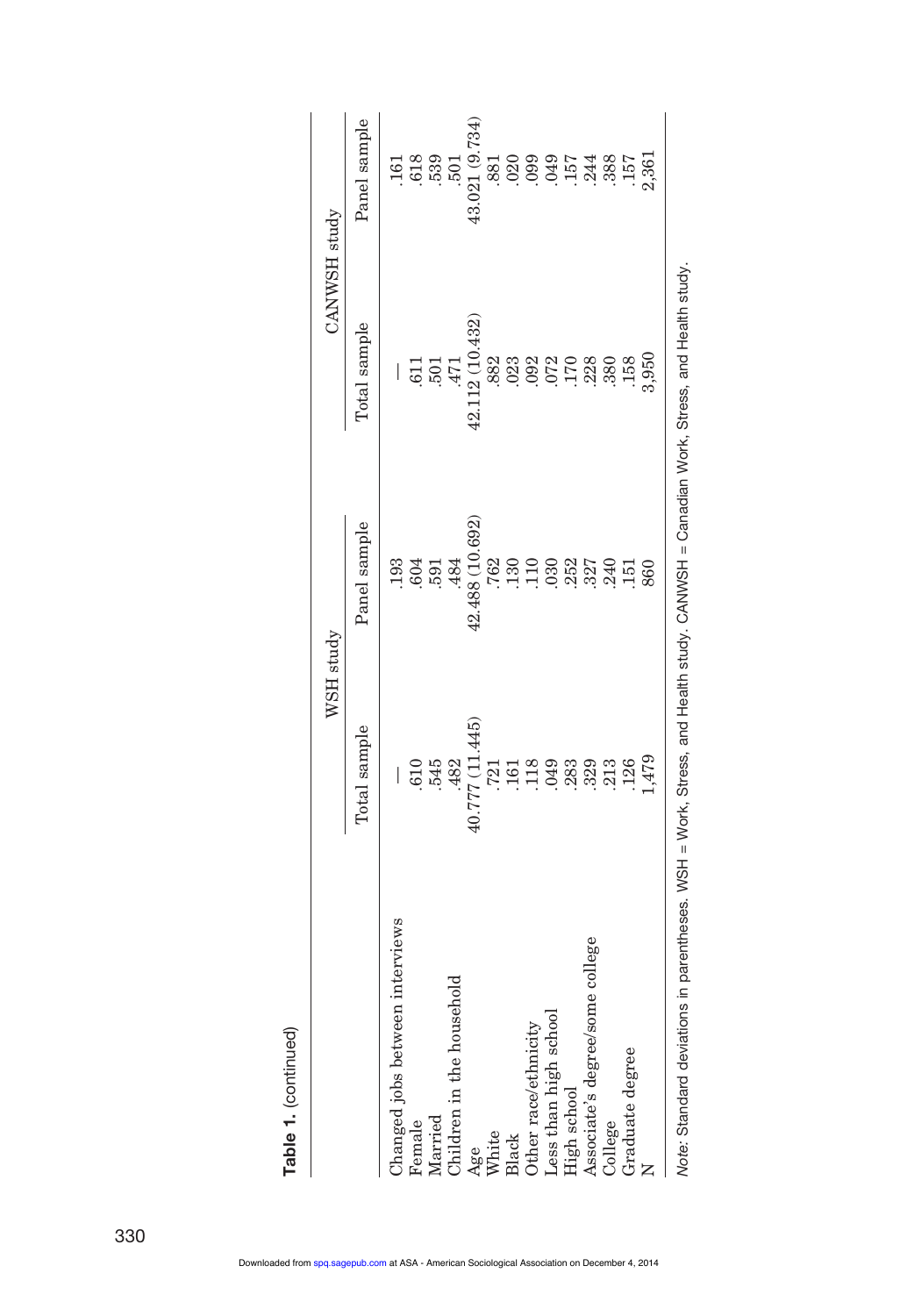|                                                                                            | Model 1                       | Model 2                      | Model 3                       |
|--------------------------------------------------------------------------------------------|-------------------------------|------------------------------|-------------------------------|
| Perceived control                                                                          | $-.107$                       | $-.112$                      | .319                          |
| Perceived control squared                                                                  | (.245)<br>.013<br>(.133)      | (.245)<br>.007<br>(.134)     | (.286)<br>$-.217$<br>(.151)   |
| Perceived job insecurity<br>Moderate chance of job loss <sup>a</sup>                       |                               | .100                         | .469*                         |
| High chance of job loss <sup>a</sup>                                                       |                               | (.115)<br>.113<br>(.229)     | (.239)<br>.366<br>(.397)      |
| <i>Interactions</i><br>Perceived control $\times$ moderate chance of job loss <sup>a</sup> |                               |                              | $-1.338**$                    |
| Perceived control <sup>2</sup> $\times$ moderate chance of job loss <sup>a</sup>           |                               |                              | (.513)<br>.797**              |
| Perceived control $\times$ high chance of job loss <sup>a</sup>                            |                               |                              | (.302)<br>$-1.840*$<br>(.933) |
| Perceived control <sup>2</sup> $\times$ high chance of job loss <sup>a</sup>               |                               |                              | 1.176*<br>(.593)              |
| Work conditions<br>Job pressures                                                           |                               | .040<br>(.045)               | .042<br>(.045)                |
| Job autonomy                                                                               |                               | .002<br>(.045)               | .001<br>(.046)                |
| Work hours (weekly)                                                                        |                               | .005<br>(.004)               | .006<br>(.004)                |
| Employed in public sector                                                                  |                               | .084<br>(.093)               | .087<br>(.093)                |
| Occupation<br>Administrative <sup>b</sup>                                                  |                               | $-.038$                      | $-.038$                       |
| Service <sup>b</sup>                                                                       |                               | (.099)<br>.240<br>(.150)     | (.099)<br>.255<br>(.151)      |
| Laborb                                                                                     |                               | $-.172$<br>(.167)            | $-.180$<br>(.168)             |
| Craff <sup>b</sup>                                                                         |                               | $-.105$<br>(.188)            | $-.105$<br>(.188)             |
| Changed jobs between interviews                                                            |                               | $.329**$<br>(.101)           | $.323**$<br>(.102)            |
| Demographics<br>Female                                                                     | $.381***$                     | $.383***$                    | $.384***$                     |
| Married                                                                                    | (.082)<br>$-.272**$<br>(.087) | (.087)<br>$-.189*$<br>(.086) | (.087)<br>$-.184*$            |
| Children in the household                                                                  | $.095**$<br>(.033)            | $.098**$<br>(.033)           | (.086)<br>$.104**$<br>(.033)  |

Table 2. Fixed Effects Regressions Predicting Distress in the Work, Stress, and Health (WSH) Study (N = 1,720)

*(continued)*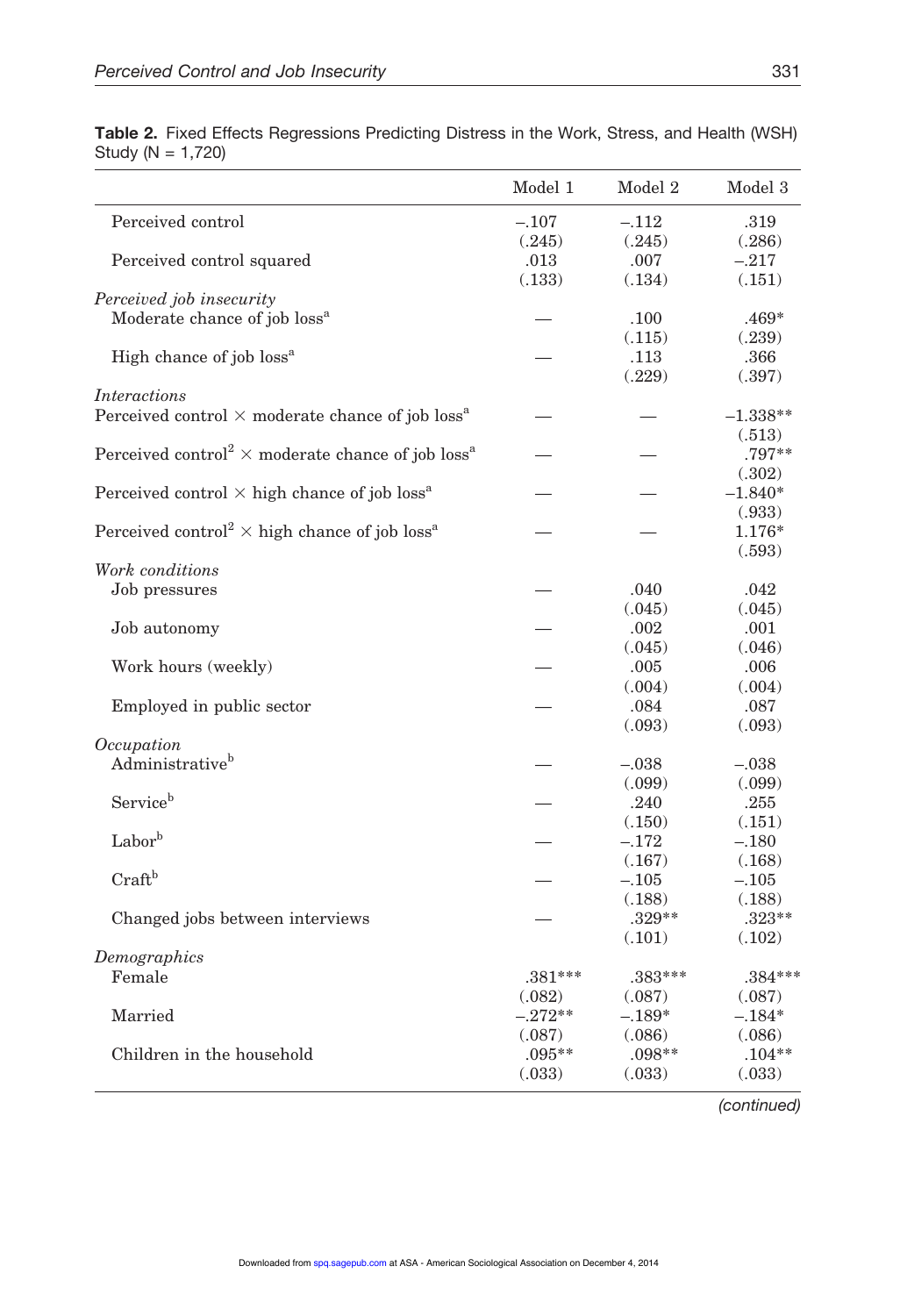|                                              | Model 1    | Model 2    | Model 3    |
|----------------------------------------------|------------|------------|------------|
| Age                                          | $-.015***$ | $-.011**$  | $-.012**$  |
|                                              | (.004)     | (.004)     | (.004)     |
| Race/ethnicity                               |            |            |            |
| White <sup>c</sup>                           | .041       | .103       | .099       |
| Other <sup>c</sup>                           | (.108)     | (.106)     | (.106)     |
|                                              | $-.549**$  | $-.458*$   | $-.466*$   |
| Personal income                              | (.207)     | (.201)     | (.201)     |
|                                              | .000.      | .000       | .000       |
| Education                                    | (.000)     | (.000)     | (.000)     |
| Less than high school <sup>d</sup>           | $.585*$    | $.609**$   | $.619**$   |
|                                              | (.237)     | (.234)     | (.234)     |
| Associate's degree/some college <sup>d</sup> | $-.113$    | $-.208$    | $-.201$    |
| College degree <sup>d</sup>                  | (.118)     | (.117)     | (.117)     |
|                                              | $-.365*$   | $-.443***$ | $-.431***$ |
| Graduate degree <sup>d</sup>                 | (.103)     | (.110)     | (.110)     |
|                                              | $-.136$    | $-.255$    | $-.244$    |
| Wave $2^e$                                   | (.122)     | (.139)     | (.139)     |
|                                              | $-.302***$ | $-.295***$ | $-.296***$ |
|                                              | (.047)     | (.047)     | (.047)     |
| Constant                                     | 3.504      | 2.730      | 2.732      |
| $-2$ Residual log likelihood                 | 2,948.29   | 2,940.74   | 2,932.53   |
|                                              |            |            |            |

### Table 2. (continued)

<sup>a</sup>Compared to low chance of job loss.

<sup>b</sup>Compared to professional.

<sup>c</sup>Compared to black.

<sup>d</sup>Compared to high school.

<sup>e</sup>Compared to Wave 1.

 $*p < .05.$  \*\**p*  $< .01.$  \*\*\**p*  $< .001$  (two-tailed test).

the chance of Type I errors. Fixed-effects models are useful in this regard since they correct for the problem of statistical dependence in panel data (Allison 2009). An additional strength that fixed-effects models offer is the ability to control for all stable, unmeasured characteristics of individuals, which allows us to rule out the possibility of a spurious association in our focal relationship that might be caused by some unobserved individual factor. However, while this approach adjusts for all measured and unmeasured time-invariant characteristics of individuals, it does not actually allow the effects of either to be estimated (e.g., gender, education, etc.). To address this issue, we therefore use Allison's (2005) ''hybrid''

technique that combines fixed-effects and random-effects models to examine both within-person change and betweenindividual change. This technique is essentially a random-effects model that also contains individual means on timevarying characteristics (e.g., perceived control, job insecurity, job pressures, work hours) as independent predictors (Johnson, Sage, and Mortimer 2012). This allows for the estimation of withinperson coefficients for these time-varying predictors (as produced in fixed-effects models) while also allowing us to estimate time-invariant predictors (as produced in random-effects models). Individual ''mean'' coefficients are not included in the tables because they do not have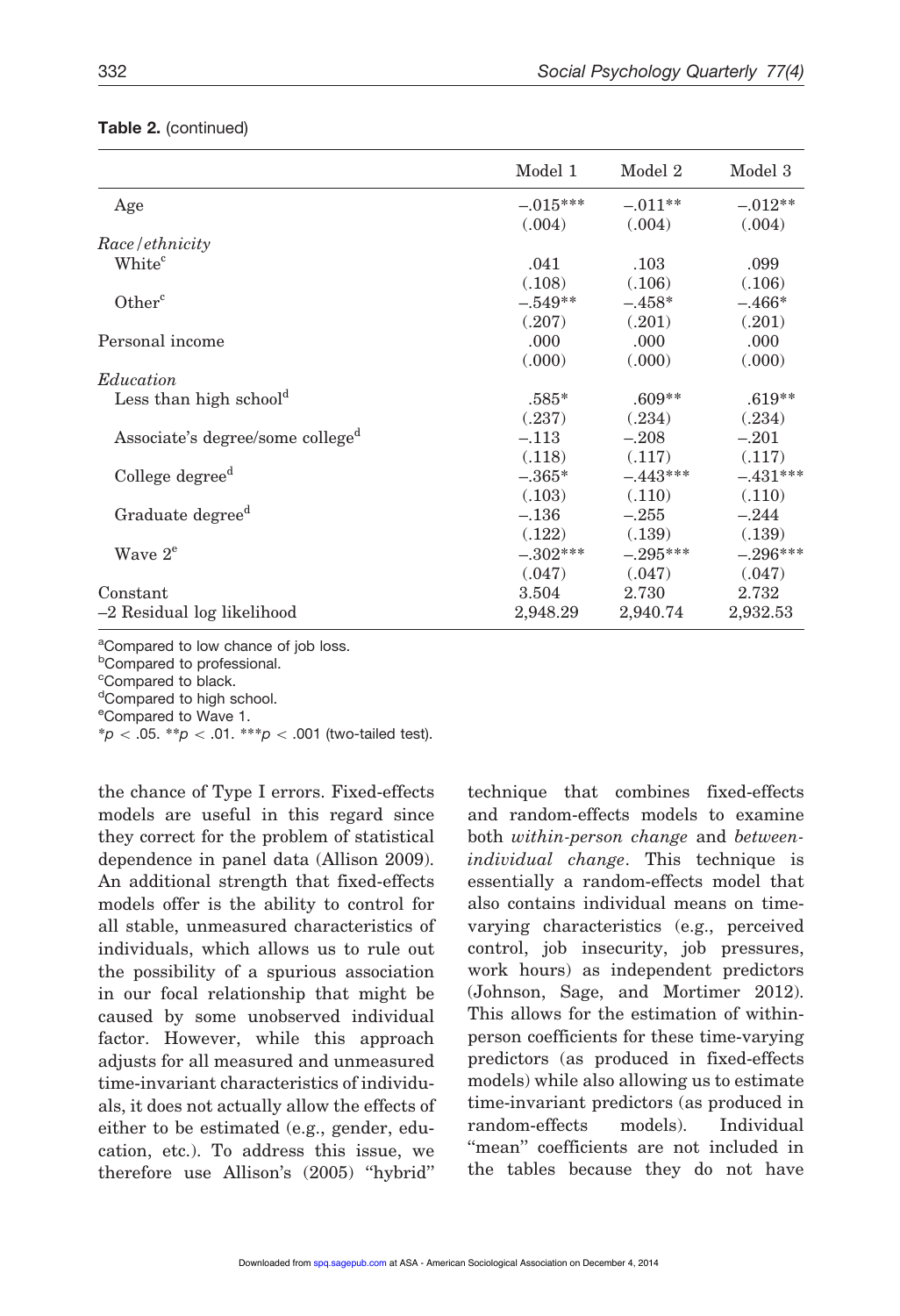a meaningful interpretation (but these are available upon request).

Our analyses are based on 1,720 person-years (i.e., 860 participants  $\times$  2 interview years) in the WSH study and 4,722 person-years in the CANWSH study. Using Allison's (2005) hybrid approach, Tables 2 and 3 present a series of fixedeffects models for WSH and CANWSH participants, respectively. In Model 1, we include perceived control as a time-variant predictor of distress, adjusting for baseline sociodemographic statuses. In Model 2 we enter a set of time-variant job predictors (job insecurity, pressures, autonomy, and work hours) that might realistically change across Waves 1 and 2 and also adjust for basic job conditions (occupation, public sector, job change) and sociodemographic statuses. In Model 3 we test interactions between perceived control and job insecurity to examine if the latter moderates the association between perceived control and distress

#### RESULTS

## Are There Diminishing Health Returns from Increasing Perceived Control?

Table 1 presents descriptive statistics for all variables in the WSH and CANWSH studies. In our multivariate analyses, we first examine the relationship between perceived control and distress in the WSH and CANWSH samples (Tables 2 and 3, respectively). Model 1 reports this association, adjusting for baseline demographics. Contrary to the predictions of the instrumental realism model, we find no evidence of either a linear or curvilinear association between perceived control and distress in the WSH sample; that is, WSH participants with higher levels of perceived control do not report reduced distress. This is in contrast to analyses of the CANWSH sample (Table 3, Model 1), where we find evidence of a statistically significant curvilinear association between perceived control and distress: higher levels of control are associated with lower distress—but this decrease occurs at a diminishing rate. Put another way, at high levels of control, subsequent increases are associated with smaller mental health benefits; yet the strength of this diminishing pattern is weak, and there is never a point at which extremely strong control beliefs are detrimental for mental health. Among the control variables in the WSH sample, the following report higher distress: women, younger individuals, blacks, those with children in the household, and those with less than a high school degree. Married individuals and college-degree holders report lower levels of distress. The following report elevated distress in the CANWSH sample: women, younger workers, and those with more than a high school degree.

In Model 2 of Tables 2 and 3, we examine the association between job conditions and mental health. In the WSH sample, we find no association between job insecurity and distress: those reporting a moderate or high chance of losing their job do not report more distress than those reporting a low chance of job loss. In the CANWSH sample, however, we find that those perceiving a high chance of losing their job report greater distress compared to secure workers. By contrast, the coefficient for those reporting a moderate chance of job loss is nonsignificant. To probe the absence of a significant association between job insecurity and distress in the WSH sample, in additional analyses (not shown) we found that persistent experiences with job insecurity were associated with increased distress; we do not present this pattern here, however, since time-invariant measures of job insecurity are incompatible with our fixed-effects specification strategy that models insecurity as a time-variant predictor (i.e., modeling insecurity experiences that change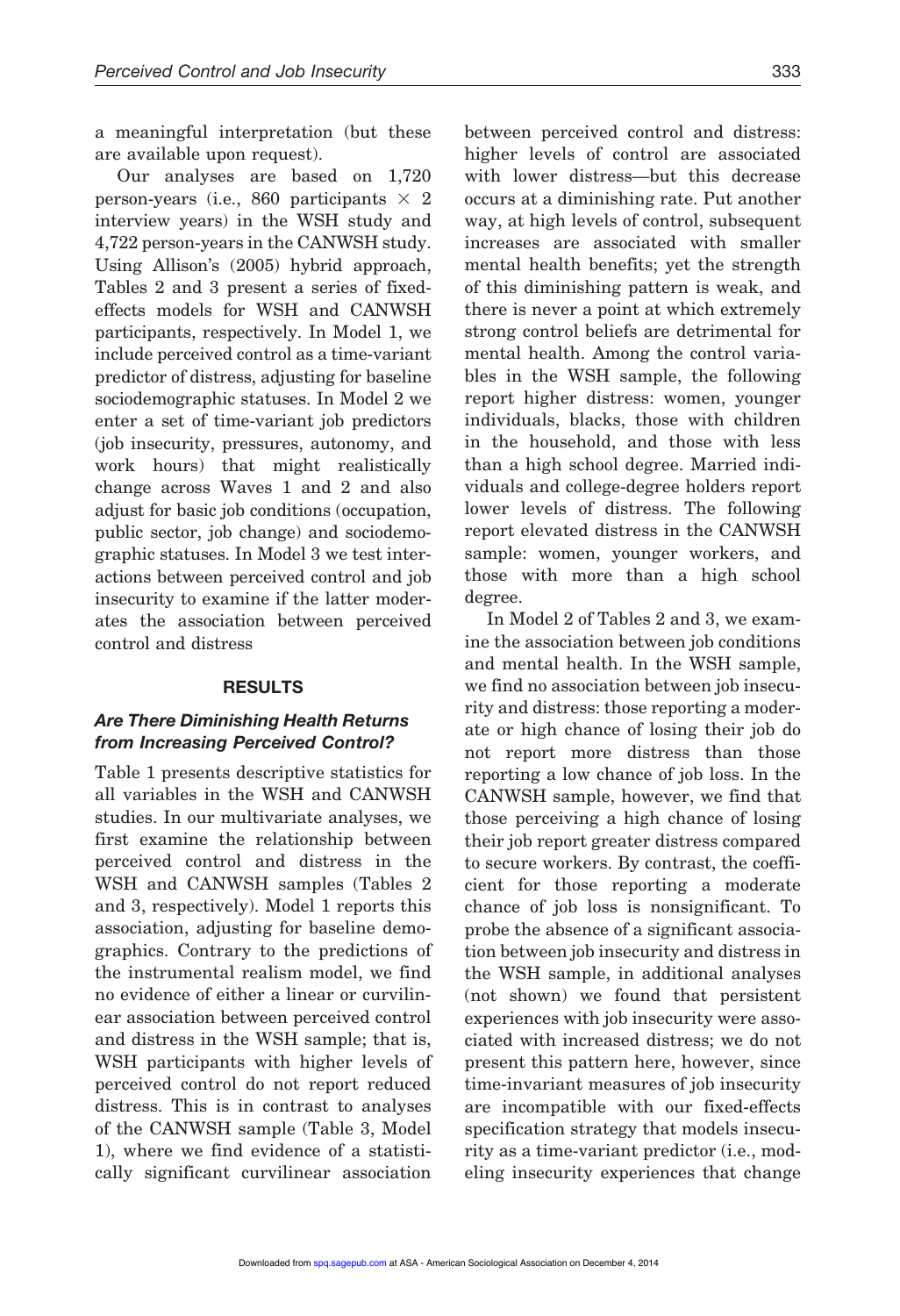|                                                                                            | Model 1              | Model 2                        | Model 3                        |
|--------------------------------------------------------------------------------------------|----------------------|--------------------------------|--------------------------------|
| Perceived control                                                                          | $-.898***$<br>(.148) | $-.874***$<br>(.147)           | $-.801***$<br>(.163)           |
| Perceived control squared                                                                  | $.094***$<br>(.025)  | $.094***$<br>(.025)            | $.083**$<br>(.027)             |
| Perceived job insecurity<br>Moderate chance of job loss <sup>a</sup>                       |                      | .025                           | $-.433$                        |
| High chance of job loss <sup>a</sup>                                                       |                      | (.028)<br>.130***<br>(.039)    | (.493)<br>1.499*<br>(.593)     |
| <i>Interactions</i><br>Perceived control $\times$ moderate chance of job loss <sup>a</sup> |                      |                                | .335                           |
| Perceived control <sup>2</sup> $\times$ moderate chance of job loss <sup>a</sup>           |                      |                                | (.348)<br>$-.058$<br>(.060)    |
| Perceived control $\times$ high chance of job loss <sup>a</sup>                            |                      |                                | $-.920*$<br>(.421)             |
| Perceived control <sup>2</sup> $\times$ high chance of job loss <sup>a</sup>               |                      |                                | $.158*$<br>(.073)              |
| Work conditions<br>Job pressures                                                           |                      | $.081***$                      | $.080***$                      |
| Job autonomy                                                                               |                      | (.011)<br>$-.058***$<br>(.015) | (.011)<br>$-.057***$<br>(.015) |
| Work hours (weekly)                                                                        |                      | $-.001$<br>(.001)              | $-.001$<br>(.001)              |
| Employed in public sector                                                                  |                      | .036<br>(.021)                 | .035<br>(.021)                 |
| Occupation<br>Administrative <sup>b</sup>                                                  |                      | .027                           | .024                           |
| Service <sup>b</sup>                                                                       |                      | (.035)<br>.002<br>(.034)       | (.035)<br>.002<br>(.034)       |
| Production <sup>b</sup>                                                                    |                      | $-.012$<br>(.036)              | $-.008$<br>(.036)              |
| Salesb                                                                                     |                      | .003<br>(.043)                 | .003<br>(.043)                 |
| Technical <sup>b</sup>                                                                     |                      | $-.007$<br>(.028)              | $-.006$<br>(.028)              |
| Executive <sup>b</sup>                                                                     |                      | $.076*$<br>(.034)              | $.079*$<br>(.034)              |
| Changed jobs between interviews                                                            |                      | .004<br>(.026)                 | .002<br>(.026)                 |
| Demographics                                                                               |                      |                                |                                |
| Female                                                                                     | $.153***$            | $.102***$                      | $.102***$                      |
|                                                                                            | (.020)               | (.021)                         | (.021)                         |
| Married                                                                                    | $-.037$              | $-.044*$                       | $-.041*$                       |
|                                                                                            | (.020)               | (.020)                         | (.020)                         |

Table 3. Fixed Effects Regressions Predicting Distress in the Canadian Work, Stress, and Health (CANWSH) Study  $(N = 4,722)$ 

*(continued)*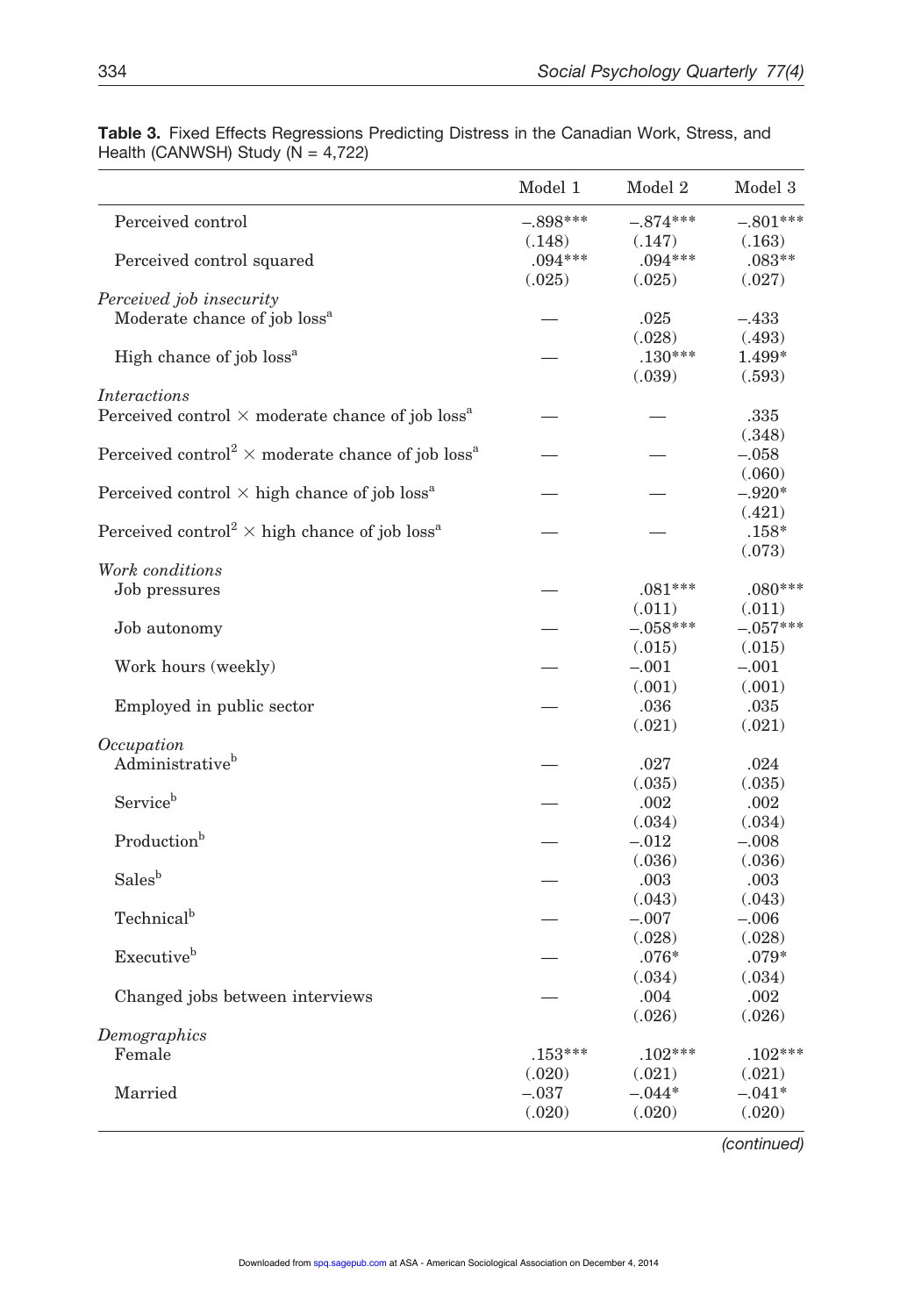#### Table 3. (continued)

|                                              | Model 1    | Model 2    | Model 3    |
|----------------------------------------------|------------|------------|------------|
| Children in the household                    | .007       | .005       | .005       |
|                                              | (.021)     | (.020)     | (.020)     |
| Age                                          | $-.005***$ | $-.005***$ | $-.005***$ |
|                                              | (.001)     | (.001)     | (.001)     |
| Race/ethnicity                               |            |            |            |
| White <sup>c</sup>                           | .010       | .015       | .017       |
|                                              | (.033)     | (.032)     | (.032)     |
| Other <sup>c</sup>                           | .004       | .018       | .016       |
|                                              | (.075)     | (.069)     | (.068)     |
| Personal income                              | .000       | .000       | .000       |
|                                              | (.000)     | (.000)     | (.000)     |
| Education                                    |            |            |            |
| Less than high school <sup>d</sup>           | .097       | .100       | .098       |
|                                              | (.053)     | (.051)     | (.052)     |
| Associate's degree/some college <sup>d</sup> | $.078*$    | .052       | .052       |
|                                              | (.030)     | (.030)     | (.030)     |
| College degree <sup>d</sup>                  | $.096***$  | .031       | .034       |
|                                              | (.028)     | (.029)     | (.029)     |
| Graduate degree <sup>d</sup>                 | $.107***$  | .030       | .036       |
|                                              | (.035)     | (.035)     | (.037)     |
| Wave $2^e$                                   | $-.009$    | $-.012$    | $-.011$    |
|                                              | (.011)     | (.011)     | (.011)     |
| Constant                                     | 5.826      | 5.099      | 4.889      |
| $-2$ residual log likelihood                 | 3677.52    | 3470.62    | 3474.73    |

<sup>a</sup>Compared to low chance of job loss.

**bCompared to professional.** 

<sup>c</sup>Compared to black.

<sup>d</sup>Compared to high school.

<sup>e</sup>Compared to wave 1.

 $*p < .05.$  \*\**p*  $< .01.$  \*\*\**p*  $< .001$  (two-tailed test).

over time). Among the other work conditions, WSH respondents who changed jobs between the two waves report more distress, but job pressures, autonomy, and work hours are unrelated to distress. In the CANWSH sample, job pressures and job autonomy are associated with higher and lower levels of distress, respectively, while executives report greater distress compared to professionals.

In summary, the results presented in Model 1 of Tables 2 and 3 demonstrate limited support for the instrumental realism model; only in the CANWSH sample is perceived control associated with reduced distress, and the extent that this association diminishes in strength at higher levels of perceived control is small.

# Job Insecurity Contingencies in the Control-Distress Association

In Model 3 of Tables 2 and 3, we explore whether job insecurity moderates the association between perceived control and distress; that is, does the association between perceived control and distress vary across different levels of job insecurity? In the WSH sample, we observe statistically significant interaction effects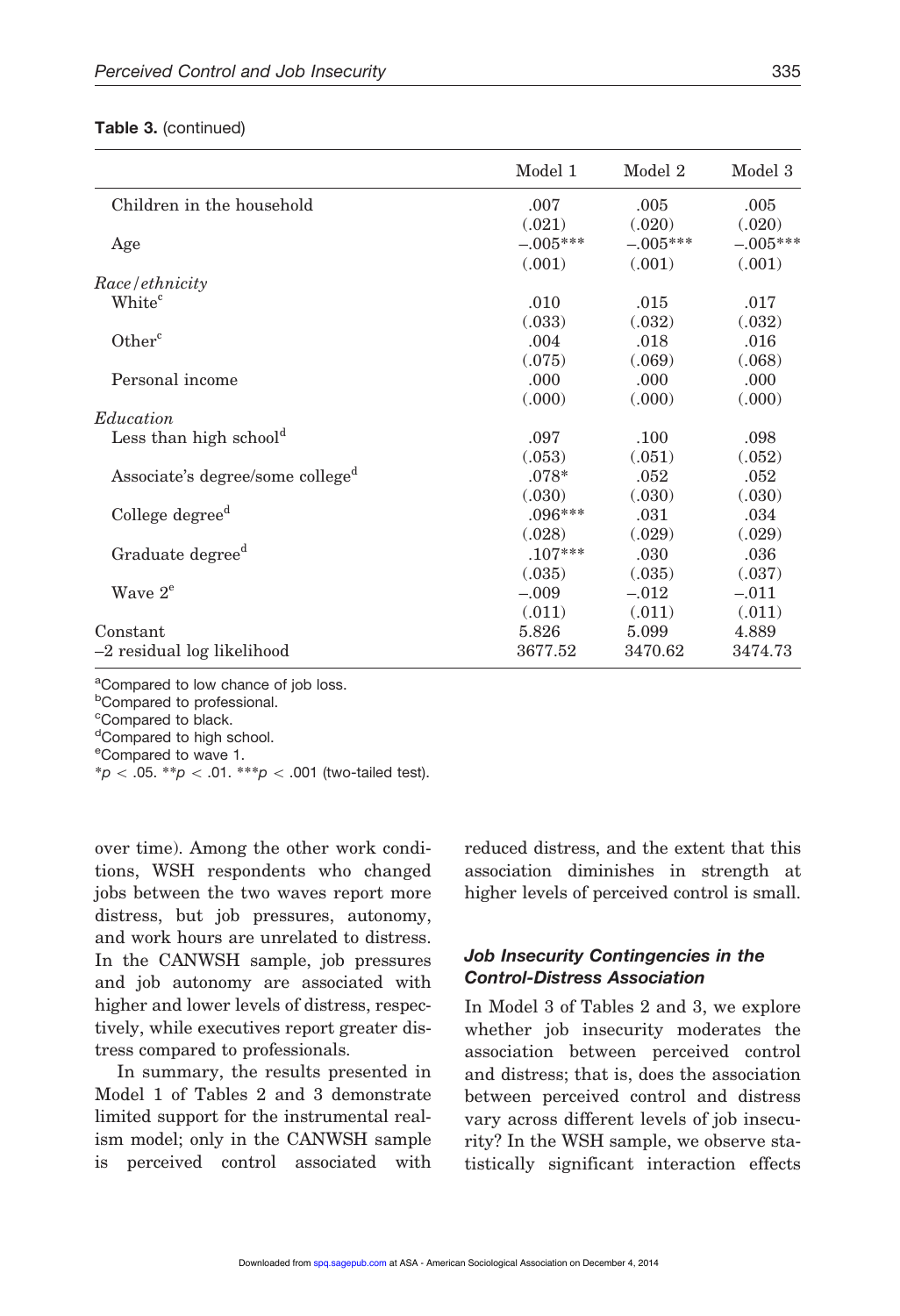

Figure 2. Job Insecurity Contingencies in the Association Between Perceived Control and Distress (Work, Stress and Health Study Sample)

*Note*: Predicted values are derived from Model 3 of Table 2. All control variables are held constant at their respective means. For categorical/contrast codes, we solved the equation using the modal response.

between perceived control and a moderate and high perceived chance of job loss. For both instances, the association between perceived control and distress is curvilinear. Additional analyses revealed that the difference in the slopes for these two groups was not statistically significant  $(\chi^2 = .36; p > .05)$ . Figure 2 illustrates these patterns. In contrast to the nonassociation between perceived control and distress among secure workers, increasing levels of control are associated with a decrease in distress for those reporting a moderate or high chance of job loss—but this decrease occurs at a diminishing rate. At approximately the mean level of perceived control for the overall sample, progressively higher levels of control are associated with increases in levels of distress among individuals who report job insecurity.

As we observed in the WSH analyses, Model 3 of Table 3 shows that the association between perceived control and distress in the CANWSH sample is also contingent upon level of job insecurity. The interaction between perceived control and a high perceived chance of job loss indicates that the relationship between control and distress differs for this group in comparison to workers who report no job insecurity. By contrast, the interaction between control and reporting a moderate chance of job loss is not significant; additional analyses show that the difference in the slopes for those reporting a high and moderate chance of job loss is statistically significant ( $\chi^2$  = 5.26; p < .05). Figure 3 illustrates these patterns. Among those reporting a high chance of job loss, increases in perceived control are initially associated with greater decreases in distress compared to secure workers and somewhat insecure workers—this suggests that increases in levels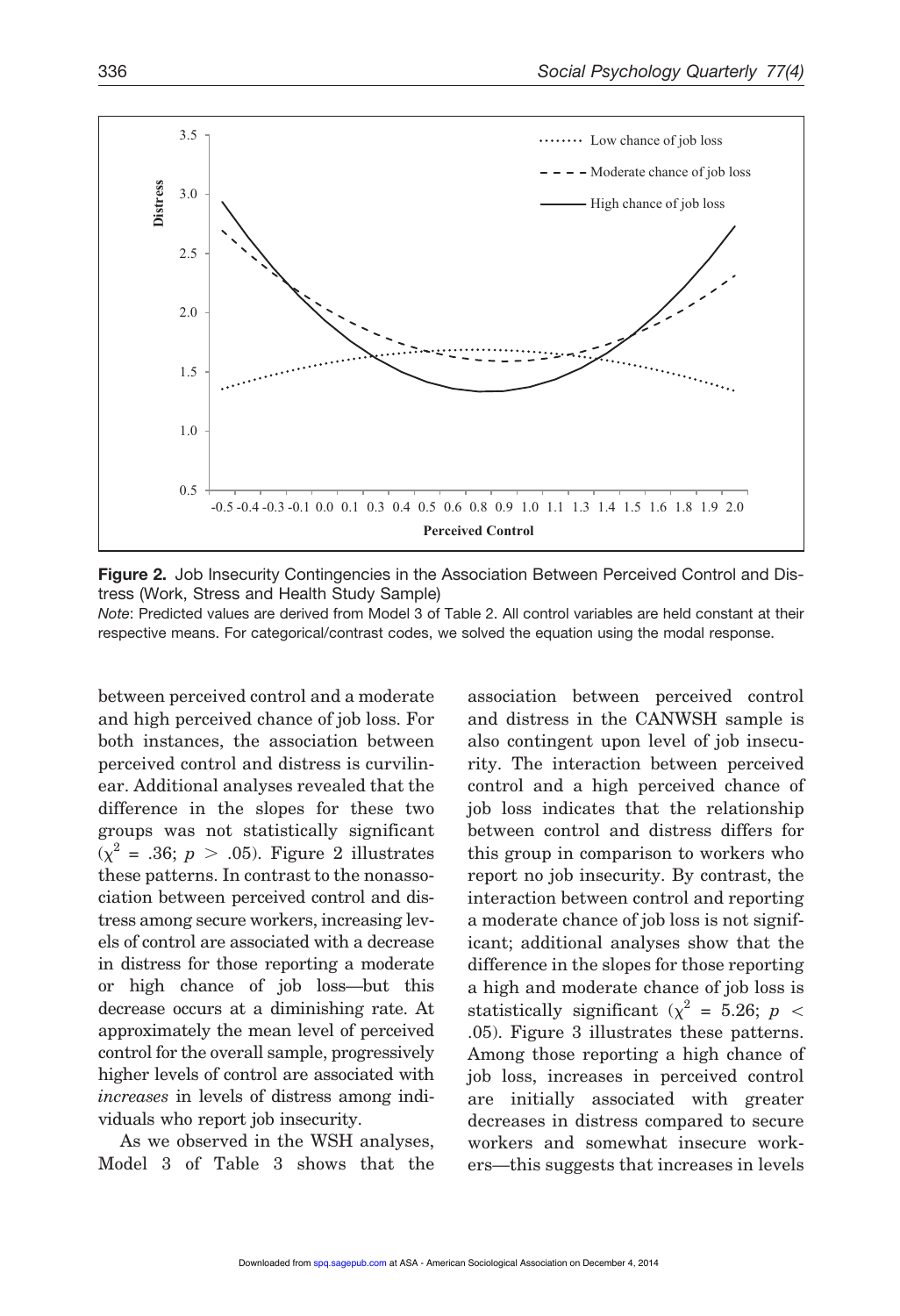

Figure 3. Job Insecurity Contingencies in the Association Between Perceived Control and Distress (Canadian Work, Stress and Health Study Sample)

*Note*: Predicted values are derived from Model 3 of Table 3. All control variables are held constant at their respective means. For categorical/contrast codes, we solved the equation using the modal response.

of perceived control initially buffer against the stress associated with high job insecurity. However, the disproportionate benefits of increasing perceived control among highly insecure workers disappear near the mean level of control (of the full sample). These benefits continue to diminish until subsequent increases in control are no longer associated with decreases in distress. At the highest levels of perceived control, we observe a small increase in distress among highly insecure workers.

In summary, the results in Model 3 of Tables 2 and 3 are consistent with a key prediction of the instrumental realism model: there are limits to the extent that perceived control is associated with better mental health among those with socioeconomic status constraints. In accordance with the model we find evidence of an optimal level of control for insecure WSH and CANWSH participants; after this point is reached, higher levels of control are associated with increased distress.

#### **DISCUSSION**

In this article, we have sought to advance knowledge about the limits of perceived control as a personal resource by examining its association with mental health in a threatening and uncertain role context. While we find that beliefs about personal control are associated with better mental health for workers with stable employment, our results suggest that when these beliefs are challenged by the threat of job loss—a stressor that is often resistant to coping strategies—distress may result. This is tied to the level of perceived control—with high levels of control being particularly problematic. Our results therefore echo the findings of previous research that has demonstrated the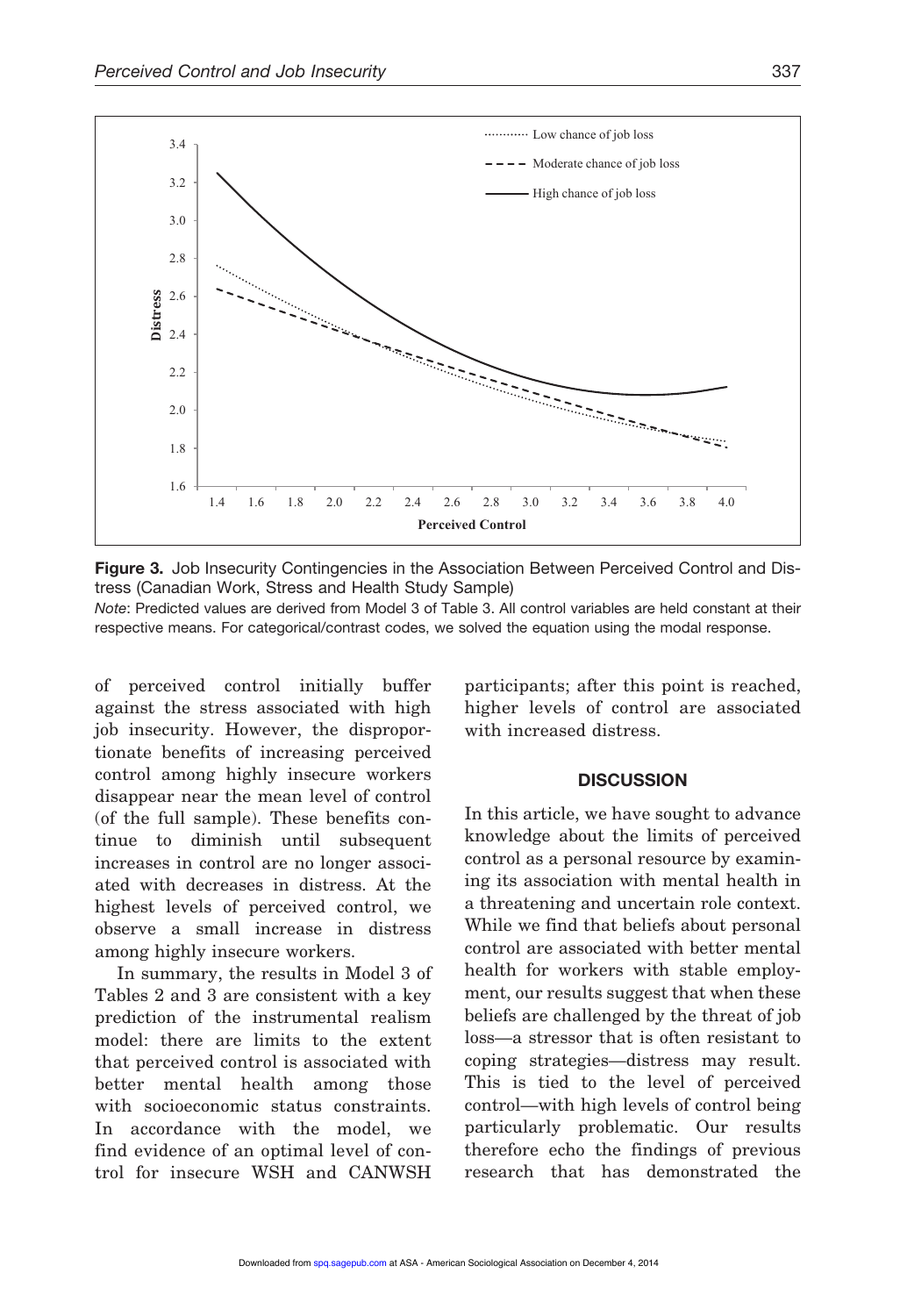disadvantages of unrealistic levels of perceived control (Wheaton 1985) and more recently, the costs of high control beliefs in the wake of job loss and in contexts of threat and economic hardship (Bierman and Kelty 2014; Heidemeier and Göritz 2013; Schooler et al. 2010).

A key contribution of our analyses is the examination of panel data, which enhances the case for possible causal links between perceived control, job insecurity, and distress. Most prior research on perceived control is limited to crosssectional samples that require assumptions about temporal order—that is, beliefs about personal control are subsequently challenged and contradicted by constrained opportunity or role stress. Access to two waves of observations allows us to explicitly test this assumption and also rule out the effects of some potential unobserved factors that may lead to a spurious association among our focal variables. To our knowledge, we know of no other studies on perceived control and job insecurity that have utilized these methods.

Our investigation of the efficacy of control beliefs in contexts of uncertainty and threat was guided by Mirowsky and Ross's (1990) instrumental realism model, which suggests there should be diminishing health returns from increasing levels of perceived control that are not predicted by socioeconomic status. While several studies have found support for a curvilinear control-distress association, our results only show clear evidence of this pattern among insecure workers. We observe a very weak negative curvilinear association between perceived control and distress in the broader CANWSH sample; yet it is only for those reporting a high chance of job loss that we find clear evidence that the mental health advantages of perceived control diminish at higher levels of control. Among WSH participants, we find no indication of a main

association between perceived control and distress; however, consistent with the CANWSH sample, we observe a negative curvilinear association between control and distress for those reporting a moderate or high chance of job loss. We interpret these findings as providing conditional support for the instrumental realism model. That is, while our results reveal no substantive evidence of diminishing health returns from increasing perceived control within the broader WSH and CANWSH samples, there are diminishing benefits to higher control observed for those in role contexts (i.e., job insecurity) that entail substantial constraints to individual action—a pattern that is entirely consistent with the predictions of the instrumental realism model.

With regard to the absence of a main association between perceived control and distress in the WSH study, we suspect this might be due to the smaller sample and somewhat shorter time period between the two interviews (approximately 18 months). Since fixed-effects analyses model change within individuals, it is desirable to have greater duration between observations or alternatively more frequent observations in order to maximize observable personspecific variation; the reduced personlevel variation in the WSH panel data may therefore be responsible for the nonsignificant association between perceived control and distress. To investigate this possibility, we examined whether there was a curvilinear association between control and distress in cross-sectional analyses of the WSH baseline data. These analyses, which are designed to examine between-person rather than withinperson variation, did indeed reveal a curvilinear U-shaped association between perceived control and distress; that is, the negative association between control and distress diminishes at progressively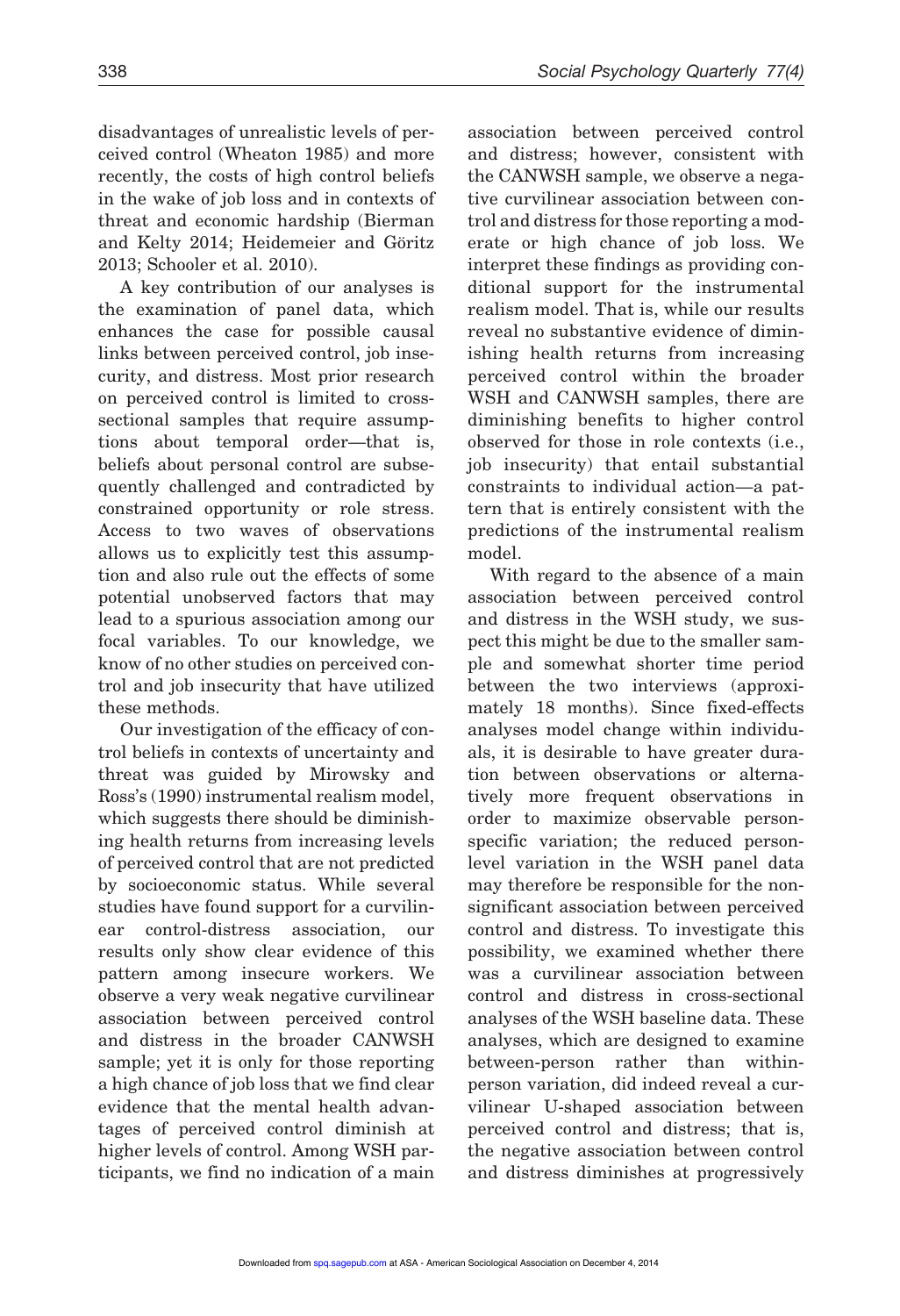higher levels of control (analyses available on request).

Overall, our results speak to a central tenet of the instrumental realism model: for individuals to reap the psychological benefits of optimistic control beliefs, these beliefs must be grounded within an appropriate level of realism. In the context of job insecurity, we expected that individuals with high levels of perceived control would experience greater distress because of the unrealistic nature of these beliefs; however, it is revealing that in the American sample this occurs at even moderately high levels of perceived control. Thus, while it is clear that feelings of powerlessness are often detrimental for wellbeing, our findings underscore the conditions under which perceived control operates not as a resource for well-being but as a demand.

There are conceptual and theoretical reasons for our particular articulation of the link between perceived control and distress across levels of job insecurity but it is also possible to flip these ideas around to interrogate the limitations of perceived control as a resource that moderates the relationship between job insecurity and distress. In both samples, increases in perceived control initially buffer the negative consequences of job insecurity among insecure workers. This is consistent with an established finding that personal agency acts as a coping resource. However, higher perceived control is ineffectual for reducing the stress of insecure work experiences. This may be because beliefs about control are most useful when one is actually able to achieve desired outcomes. Resolving the threat of a layoff is an outcome that is often beyond the control of most individuals—particularly during economic downturns like the recent American Great Recession. Coping strategies may be especially ineffectual in labor market contexts that offer scarce

employment alternatives—neutralizing perceived control or even rendering it distressing. As macrolevel changes in the economy unfold, future research should examine how this shapes the ways that perceived control operates as a personal resource.

A few limitations of our study deserve brief mention. While this study goes further than most prior research on perceived control, with only two waves of data it provides an incomplete portrait of the experience of job insecurity. We are unable to adequately map out the origins of long-term job insecurity and model its influence on, and interaction with, perceived control. It would be instructive to examine job transitions as a predictor of job insecurity or a strategy for dealing with the threat of job loss. A history of frequent job transitions might be indicative of an insecure career or represent a proactive way of avoiding job loss and the stress of uncertainty. Multiple waves of observations would more effectively identify the timing and nature of these processes and the ways in which perceived control is linked to job transitions. We are currently in the process of collecting five waves of data among the Canadian sample, along with qualitative interviews about the meaning and impact of job insecurity especially for dynamics that might undermine the sense of personal control.

An additional issue that is common to most panel studies is attrition between interviews. Our analyses of attrition, however, do not suggest the presence of meaningful patterns relating to participant omission from the second interview in either study, with the majority of attrition random (analyses available on request). Furthermore, the response rates (71 percent to 74 percent) for the second interview are relatively high for research designs of this nature, and an examination of the Wave 1 and panel samples for each study does not reveal substantial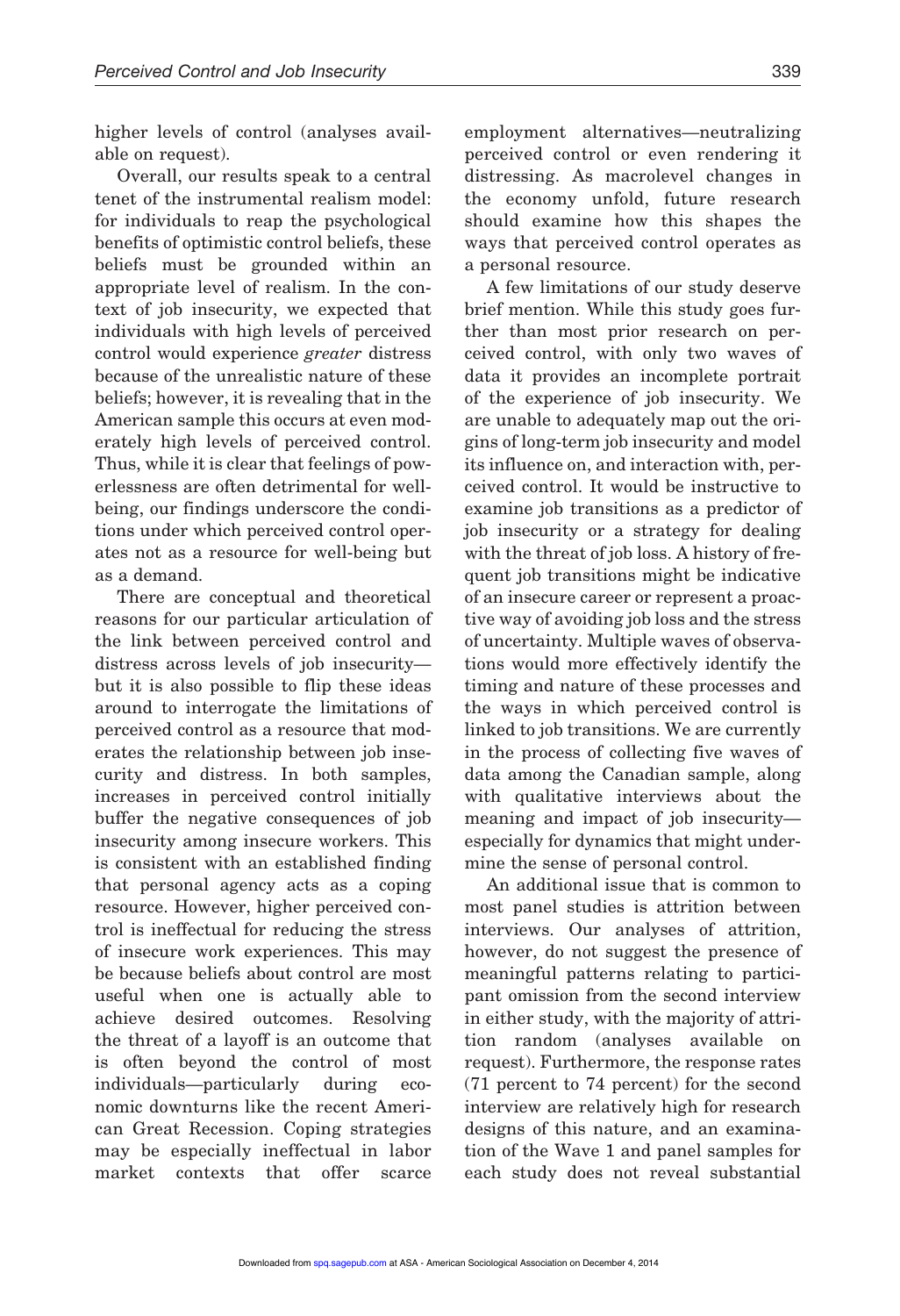differences (see Table 1). A final attritionrelated issue concerns the removal of those who were not in the labor force at the time of the second interview from the analytical sample; we do this in order to examine within-person change as part of the two-wave panel design. Since the CANWSH study reinterviewed all participants from the original interview, we also examined whether our focal measures of interest predicted the employment status of Canadian workers at the second interview; these analyses did not reveal any evidence that perceived control, job insecurity, or distress were associated with being absent from the labor force at the second wave.

#### **CONCLUSION**

The results presented in this article support an extensive body of research that has documented the mental health benefits associated with the sense of personal control. Our analyses of the CANWSH study reveal that for the majority of workers there are no drawbacks or diminishing health returns from holding strong beliefs about high personal control. Rather, it is among those with role experiences of uncertainty and threat that we find clear limitations to perceived control as a personal resource for mental health. Our choice to focus on job insecurity was due to the undesirable and uncontrollable nature of the experience; yet future research should seek to examine whether the findings of this article apply to a broader range of situations and individuals beyond insecure work contexts. Here, it is possible that there are similar problems associated with high control beliefs when individuals can do little to change their situation, such as intractable hardships like bankruptcy or a terminal illness, or the perceived threat of a broader, uncontrollable macrolevel event, such as an economic recession or ecological disaster. Investigating the nature of the perceived control–mental health relationship across these different contexts would improve understanding of the nuanced ways in which beliefs about personal agency represent a resource versus a demand within the stress process.

#### FUNDING

The author(s) disclosed receipt of the following financial support for the research, authorship, and/or publication of this article: A grant award from the National Institute of Occupational Safety and Health at the Centers for Disease Control supports this study (R01 OH008141; Scott Schieman, P.I.). A grant award from the Canadian Institutes of Health Research (CIHR) supports this study (Funding Reference Number: MOP-102730; PI: Scott Schieman).

#### **REFERENCES**

- Allison, Paul D. 2005. Fixed Effects Regression Methods for Longitudinal Data Using SAS. Cary, NC: SAS Publishing.
- Allison, Paul D. 2009. Fixed Effects Regression Models. Thousand Oaks, CA: Sage.
- Aneshensel, Carol S. 1992. ''Social Stress: Theory and Research.'' Annual Review of Sociology 18:15–38.
- Avison, William R. 2001. ''Unemployment and Its Consequences for Mental Health.'' Pp. 177–200 in Restructuring Work and the Life Course, edited by V. W. Marshall, W. Heinz, H. Krueger, and A. Verma. Toronto, Canada: University of Toronto Press.
- Bierman, Alex and Ryan Kelty. 2014. ''The Threat of War and Psychological Distress among Civilians Working in Iraq and Afghanistan.'' Social Psychology Quarterly 77(1):27–53.
- Burgard, Sarah A., Jennie Brand, and James S. House. 2009. ''Perceived Job Insecurity and Worker Health in the United States.'' Social Science & Medicine 69:777–85.
- Burgard, Sarah A., Lucie Kalousova, and Kristin S. Seefeldt. 2012. ''Perceived Job Insecurity and Health: The Michigan Recession and Recovery Study.'' Journal of Occupational and Environmental Medicine 54:1101–1106.
- Campbell, David, Alan Carruth, Andrew Dickerson, and Francis Green. 2007. ''Job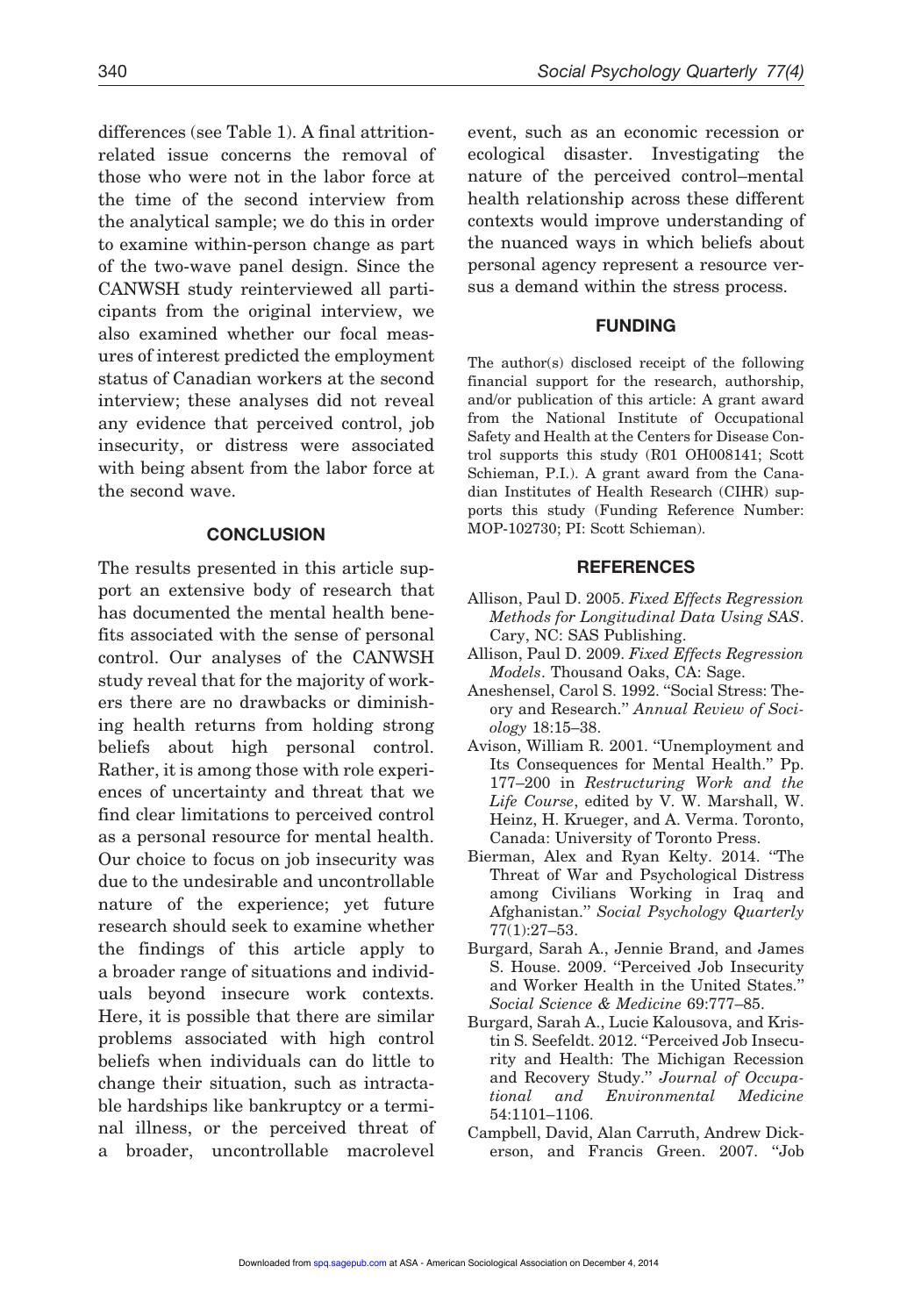Insecurity and Wages.'' The Economic Journal 117:544–66.

- Elman, Cheryl and Angela M. O'Rand. 2002. ''Perceived Job Insecurity and Entry into Work-Related Education and Training among Adult Workers.'' Social Science Research 31:49–76.
- Farber, Henry. S. 2010. "Job Loss and the Decline of Job Security in the United States.'' Pp. 223–67 in Labor in the New Economy, edited by K. Abraham, J. Spletzer, and M. Harper. Chicago: University of Chicago Press.
- Ferrie, Jane Elizabeth, Martin John Shipley, Michael Gideon Marmot, Stephen Alfred Stansfeld, and George Davey Smith. 1995. ''Health Effects of Anticipation of Job Change and Nonemployment: Longitudinal Data from the Whitehall II Study.'' British Medical Journal 311:1264–69.
- Ferrie, Jane Elizabeth, Martin John Shipley, Stephen Alfred Stansfeld, and Michael Gideon Marmot 2002. ''Effects of Chronic Job Insecurity and Change in Job Security on Self Reported Health, Minor Osychiatric Morbidity, Physiological Measures, and Health Related Behaviours in British Civil Servants: The Whitehall II Study.'' Journal of Epidemiology and Community Health 56:450–54.
- Festinger, Leon. 1957. A Theory of Cognitive Dissonance. Evanston, IL: Row, Peterson and Co.
- Fullerton, Andrew S. and Kathryn F. Anderson. 2013. ''The Role of Job Insecurity in Explanations of Racial Health Inequalities.'' Sociological Forum 28:308–25.
- Fullerton, Andrew S. and Michael Wallace. 2007. ''Traversing the Flexible Turn: US Workers' Perceptions of Job Security, 1977–2002.'' Social Science Research 36:201–21.
- Gecas, Viktor. 1989. ''The Social Psychology of Self-Efficacy.'' Annual Review of Sociology 15:291–316.
- Glavin, Paul. 2013. ''The Impact of Job Insecurity and Job Degradation on the Sense of Personal Control.'' Work & Occupations 40:115–42.
- Goodman, Christopher J. and Steven M. Mance. 2011. ''Employment Loss and the 2007–09 Recession: An Overview.'' Monthly Labor Review 134:3–12.
- Greenhalgh, Leonard and Zehava Rosenblatt. 1984. ''Job Insecurity: Toward Conceptual Clarity.'' Academy of Management Review 3:438–48.
- Heidemeier, Heike and Anja S. Göritz. 2013. ''Perceived Control in Low-Control Circumstances: Control Beliefs Predict Lower Life Satisfaction Following Job Loss.'' Journal of Research in Personality 47:52–56.
- Hollister, Matissa N. 2011. ''Employment Stability in the U.S. Labour Market: Rhetoric vs. Reality.'' Annual Review of Sociology 37:305–24.
- Jahoda, Marie. 1982. Employment and Unemployment: A Social Psychological Analysis. New York: Cambridge University Press.
- Jick, Todd D. and Leonard Greenhalgh. 1989. ''Survivor Sense Making and Reactions to Organizational Decline: Effects of Individual Differences.'' Management Communication Quarterly 2:305–27.
- Johnson, Monica K., Rayna A. Sage, and Jeylan T. Mortimer. 2012. ''Work Values, Early Career Difficulties, and the US Economic Recession.'' Social Psychology Quarterly 75:242–67.
- Kalleberg, Arne L. 2011. Good Jobs, Bad Jobs: The Rise of Polarized and Precarious Employment Systems in the United States, 1970s-2000s. New York: Russell Sage Foundation, American Sociological Association Rose Series in Sociology.
- Kessler, Ronald C., Kristin D. Mickelson, and David R. Williams. 1999. ''The Prevalence, Distribution, and Mental Health Correlates of Perceived Discrimination in the United States.'' Journal of Health and Social Behavior 40:208–30.
- Kessler, Ronald C., G. Andrews, L. J. Colpe, E. Hiripi, D. K. Mroczek, S. L. T. Normand, E. E. Walters, and A. M. Zaslavsky. 2002. ''Short Screening Scales to Monitor Population Prevalences and Trends in Non-Specific Psychological Distress.'' Psychological Medicine 32: 959–76.
- Kiecolt, K. Jill, Michael Hughes, and Verna M. Keith. 2009. ''Can a High Sense of Control and John Henryism Be Bad for Mental Health?'' The Sociological Quarterly 50(4):693–714.
- Klandermans, Bert, John Klein Hesselink, and Tinka van Vuuren. 2010. ''Employment Status and Job Insecurity: On the Subjective Appraisal of an Objective Status.'' Economic and Industrial Democracy 31:557– 77.
- Lazarus, Richard S. and Susan Folkman. 1984. Stress, Appraisal, and Coping. New York: Springer.
- Menaghan, Elizabeth. 1983. ''Individual Coping Efforts: Moderators of the Relationship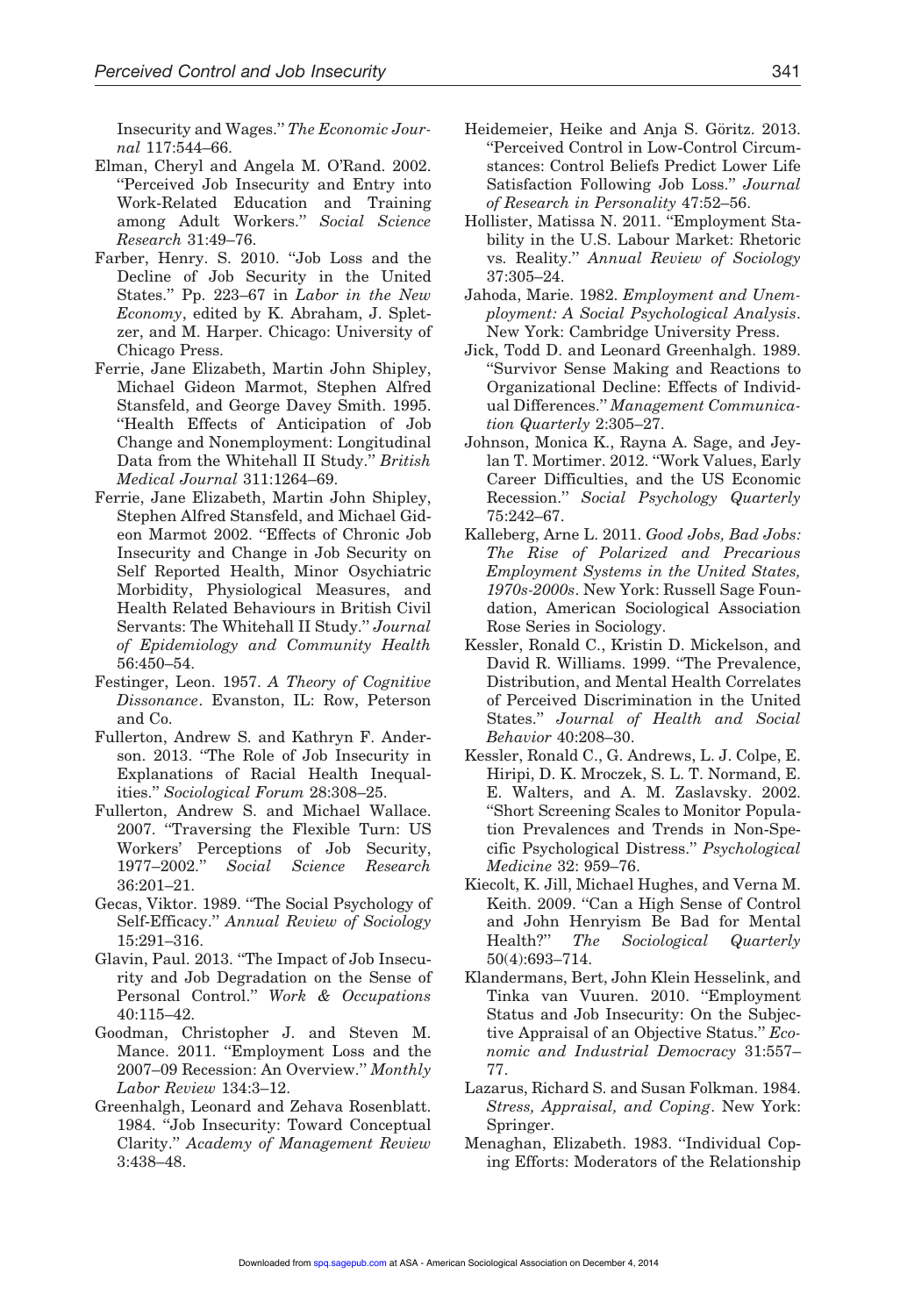between Life Stress and Mental Health Outcomes.'' Pp. 157–91 in Psychosocial Stress: Trends in Theory and Research, edited by H. B. Kaplan. New York: Academic Press.

- Mirowsky, John. 1995. ''Age and the Sense of Control.'' Social Psychology Quarterly 58:31–43.
- Mirowsky, John and Catherine E. Ross. 1990. ''The Consolation-Prize Theory of Alienation.'' American Journal of Sociology 95:1505–35.
- Mirowsky, John and Catherine E. Ross. 2003. Social Causes of Psychological Distress. Hawthorne, NY: Aldine De Gruyter.
- Pearlin, Leonard I. 1983. ''Role Strains and Personal Stress.'' Pp. 3–31 in Psychosocial Stress: Trends in Theory and Research, edited by H. B. Kaplan. New York: Academic Press.
- Pearlin, Leonard I. 1999. ''The Stress Process Revisited: Reflections on Concepts and Their Interrelationships.'' Pp. 395–415 in The Handbook of the Sociology of Mental Health, edited by C. S. Aneshensel and J. C. Phelan. New York: Kluwer Academic/Plenum.
- Pearlin, Leonard I. and Alex Bierman. 2013. ''Current Issues and Future Directions in Research into the Stress Process.'' Pp. 325–40 in Handbook of the Sociology of Mental Health. 2nd ed., edited by C. Aneshensel, J. Phelan, and A. Bierman. New York: Springer.
- Pearlin, Leonard I. and Carmi Schooler. 1978. ''The Structure of Coping.'' Journal of Health and Social Behavior 19:2–21.
- Radloff, L. S. 1977. ''The CES-D Scale: A Self-Report Depression Scale for Research in the General Population.'' Applied Psychological Measurement 1:385–401.
- Ross, Catherine E. and John Mirowsky. 1984. ''Components of Depressed Mood in Married Men and Women: The Center for Epidemiological Studies' Depression Scale.'' American Journal of Epidemiology 119:997–1004.
- Ross, Catherine E. and John Mirowsky. 2013. ''The Sense of Personal Control: Social Structural Causes and Emotional Consequences.'' Pp. 379–502 in Handbook of the Sociology of Mental Health. 2nd ed., edited by C. Aneshensel, J. Phelan, and A. Bierman. New York: Springer.
- Russell, Helen and Frances McGinnity. 2014 ''Under Pressure: The Impact of Recession on Employees in Ireland.'' British Journal of Industrial Relations 52:286–307.
- Schieman, Scott and Gabriele Plickert. 2008. ''How Knowledge Is Power: Explaining the Association between Education and the Sense of Control.'' Social Forces 87:153–84.
- Schooler, Carmi, Leslie J. Caplan, Amir Goren, Pakuy Pierre Mounkoro, and Chiaka Diakite. 2010. "It's Tough to Cope in Rural Mali': Financial Coping Style, Mastery, Self Confidence, and Anxiety in a Bad and Worsening Socioeconomic Environment.'' Pp. 1–12 in Advances in the Conceptualization and Study of the Stress Process: Essays in Honor of Leonard I. Pearlin, edited by W. R. Avison, C. S. Aneshensel, S. Schieman, and B. Wheaton. New York: Springer.
- Sverke, Magnus and Johnny Hellgren. 2002. ''The Nature of Job Insecurity: Understanding Employment Uncertainty on the Brink of a New Millennium.'' Applied Psychology 51:23–42.
- Tausig, Mark. 2013. ''The Sociology of Work and Well-Being.'' Pp. 433–55 in Handbook of the Sociology of Mental Health, edited by C. S. Aneshensel. Dordrecht, the Netherlands: Springer.
- Thoits, Peggy A. ''Stress, Coping, and Social Support Processes: Where Are We? What Next?'' Journal of Health and Social Behavior (Extra Issue):53–79.
- Vosko, Leah F. 2006. ''Precarious Employment: Towards an Improved Understanding of Labour Market Insecurity.'' In L. F. Vosko (Ed.), Precarious Employment: Understanding Labour Market Insecurity in Canada (pp. 1–33). Montreal and Kingston: McGill-Queen's University Press.
- Walker, Iain and Heather J. Smith. 2001. Relative Deprivation: Specification, Development, and Integration. New York: Cambridge University Press.
- Wheaton, Blair. 1980. ''The Sociogenesis of Psychological Disorder: An Attributional Theory.'' Journal of Health and Social Behavior 21:100–24.
- Wheaton, Blair. 1983. ''Stress, Personal Coping Resources, and Psychiatric Symptoms: An Investigation of Interactive Models.'' Journal of Health and Social Behavior 24:100–24.
- Wheaton, Blair. 1985. ''Personal Resources and Mental Health: Can There Be Too Much of a Good Thing?'' Research in Community and Mental Health 5:139–84.
- Wheaton, Blair. 1999. ''Social Stress.'' Pp. 277– 300 in The Handbook of the Sociology of Mental Health, edited by C. S. Aneshensel